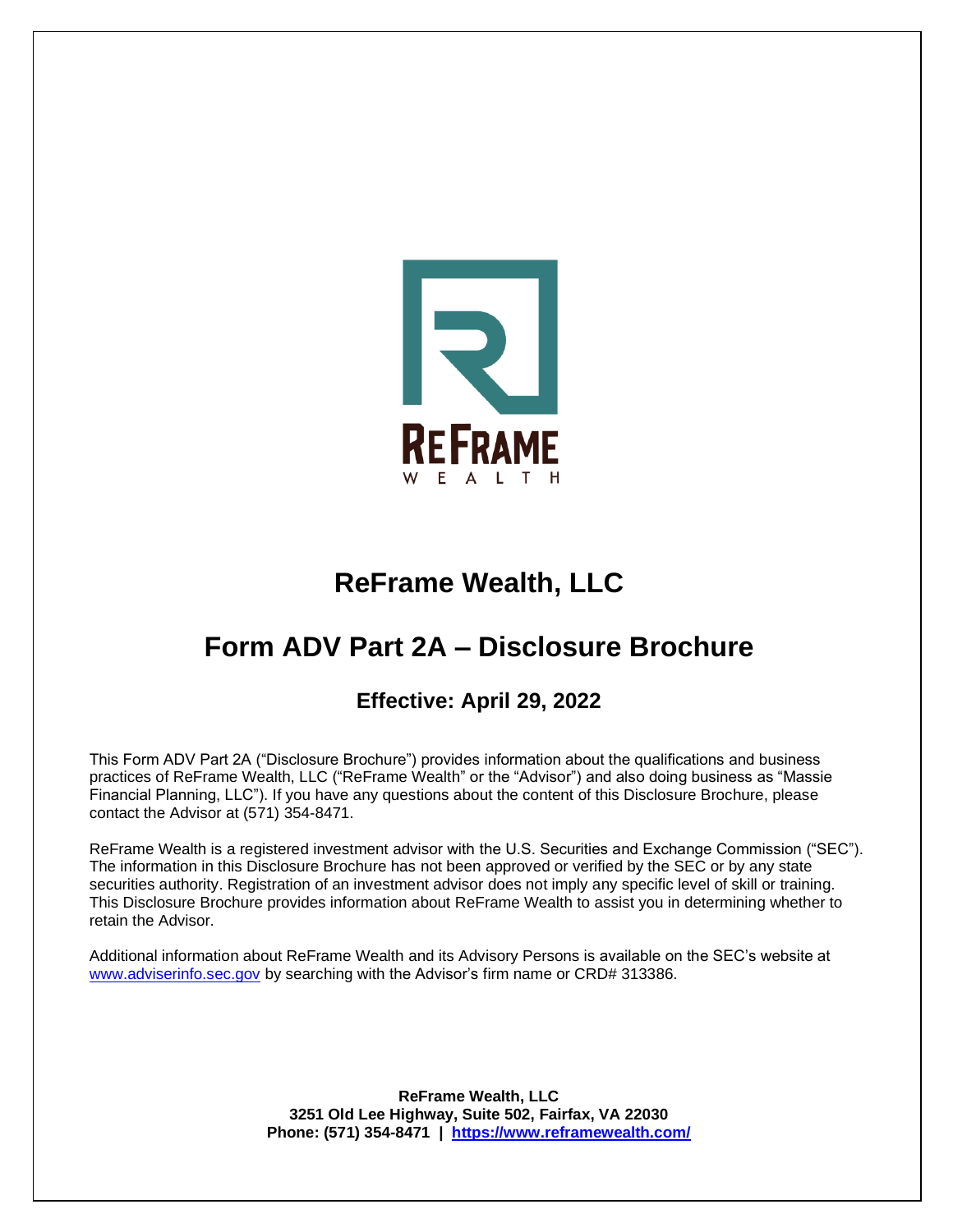# **Item 2 – Material Changes**

Form ADV 2 is divided into two parts: *Part 2A (the "Disclosure Brochure")* and *Part 2B (the "Brochure Supplement")*. The Disclosure Brochure provides information about a variety of topics relating to an Advisor's business practices and conflicts of interest. The Brochure Supplement provides information about the Advisory Persons of ReFrame Wealth. For convenience, the Advisor has combined these documents into a single disclosure document.

ReFrame Wealth believes that communication and transparency are the foundation of its relationship with clients and will continually strive to provide you with complete and accurate information at all times. ReFrame Wealth encourages all current and prospective clients to read this Disclosure Brochure and discuss any questions you may have with the Advisor.

#### Material Changes

There have been no material changes to this Disclosure Brochure since the last filing and distribution to Clients.

#### Future Changes

From time to time, the Advisor may amend this Disclosure Brochure to reflect changes in business practices, changes in regulations or routine annual updates as required by the securities regulators. This complete Disclosure Brochure or a Summary of Material Changes shall be provided to you annually and if a material change occurs.

At any time, you may view the current Disclosure Brochure on-line at the SEC's Investment Adviser Public Disclosure website at [www.adviserinfo.sec.gov](http://www.adviserinfo.sec.gov/) by searching with the Advisor's firm name or CRD# 313386. You may also request a copy of this Disclosure Brochure at any time by contacting the Advisor at (571) 354-8471.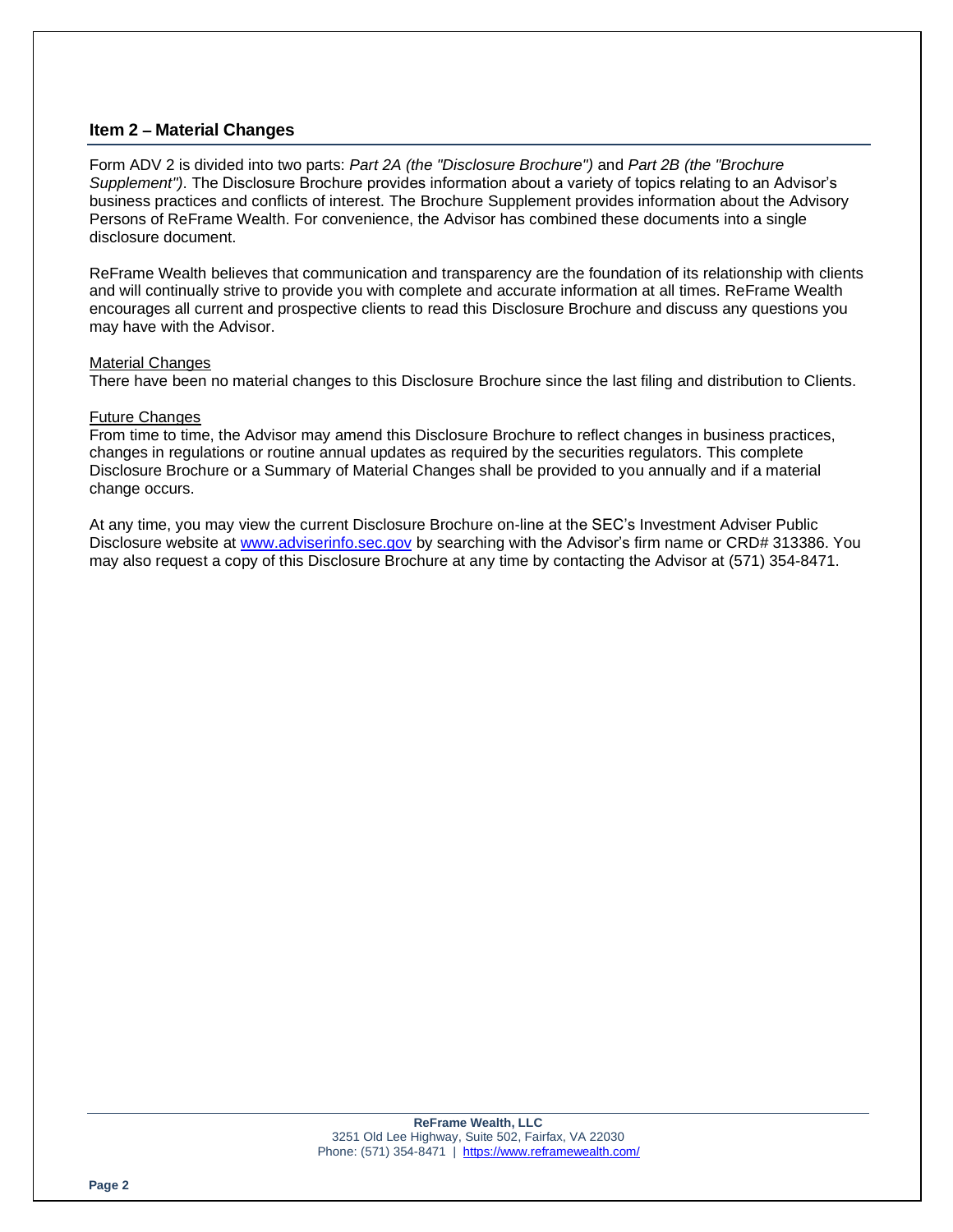# Item 3 - Table of Contents

| Item 11 - Code of Ethics, Participation or Interest in Client Transactions and Personal Trading 10 |  |
|----------------------------------------------------------------------------------------------------|--|
|                                                                                                    |  |
|                                                                                                    |  |
|                                                                                                    |  |
|                                                                                                    |  |
|                                                                                                    |  |
|                                                                                                    |  |
|                                                                                                    |  |
|                                                                                                    |  |
|                                                                                                    |  |
|                                                                                                    |  |
|                                                                                                    |  |
|                                                                                                    |  |
|                                                                                                    |  |
|                                                                                                    |  |
|                                                                                                    |  |
|                                                                                                    |  |
|                                                                                                    |  |
|                                                                                                    |  |
|                                                                                                    |  |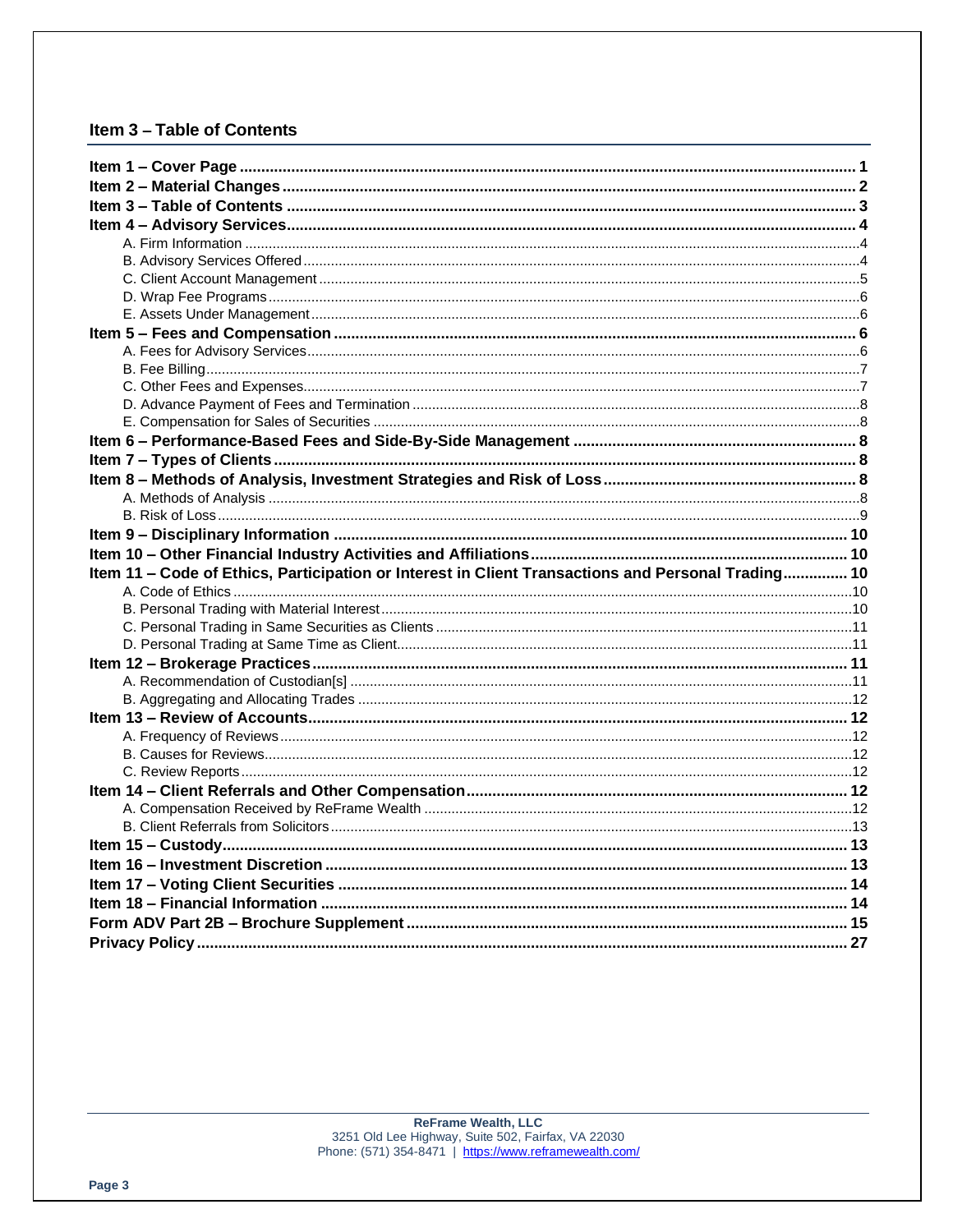# **Item 4 – Advisory Services**

#### **A. Firm Information**

ReFrame Wealth, LLC ("ReFrame Wealth" or the "Advisor" and also doing business as "Massie Financial Planning, LLC") is a registered investment advisor with the U.S. Securities and Exchange Commission ("SEC"). The Advisor was organized as a Limited Liability Company ("LLC") under the laws of the Commonwealth of Virginia in March 2021 and became a registered investment advisor in April 2021. ReFrame Wealth is owned and operated by Mitchell M. Falter, AIF®, CFP® (Principal & Co-Founder), Jessica L. Doll, CFP® (Principal & Co-Founder), and Melanie C. Simons, CFP® (Principal & Co-Founder / Chief Compliance Officer).

This Disclosure Brochure provides information regarding the qualifications, business practices, and the advisory services provided by ReFrame Wealth.

#### **B. Advisory Services Offered**

ReFrame Wealth offers wealth management services which include investment management, financial planning and/or other advisory services to individuals, high net worth individuals, trusts, and estates (each referred to as a "Client").

The Advisor serves as a fiduciary to Clients, as defined under the applicable laws and regulations. As a fiduciary, the Advisor upholds a duty of loyalty, fairness and good faith towards each Client and seeks to mitigate potential conflicts of interest. ReFrame Wealth's fiduciary commitment is further described in the Advisor's Code of Ethics. For more information regarding the Code of Ethics, please see Item 11 – Code of Ethics, Participation or Interest in Client Transactions and Personal Trading.

#### Wealth Management Services

ReFrame Wealth provides customized wealth management services for its Clients, which generally includes a broad range of comprehensive financial planning services in connection with discretionary and non-discretionary management of investment portfolios. This is achieved through continuous personal Client contact and interaction with each Client to identify their investment goals and objectives as well as risk tolerance and financial situation in order to create a portfolio strategy. ReFrame Wealth, through its sub-advisory relationship with Capital Directions LLC (herein "Capital Directions"), will construct an investment portfolio, consisting exchangetraded funds ("ETFs"), open-end mutual funds, individual stocks, individual bonds, and/or other types in investments, as appropriate, to meet the needs of the Client. The Advisor may retain certain types of investments based on a Client's legacy investments based on portfolio fit and/or tax considerations.

*Capital Directions* – ReFrame Wealth has engaged Capital Directions, an independent investment advisor registered with the U.S. Securities and Exchange Commission ("SEC") to provide sub-advisory services on behalf of the Advisor. Services include investment portfolio construction, research and discretionary trading in the Client's account[s]. ReFrame Wealth will perform initial and ongoing oversight and due diligence over Capital Directions to ensure the Client's investment portfolios are managed consistent with the Client's investment objectives and overall best interests.

ReFrame Wealth's investment strategies are primarily long-term focused, but the Advisor may buy, sell or reallocate positions that have been held for less than one year to meet the objectives of the Client or due to market conditions. ReFrame Wealth will construct, implement and monitor the portfolio to ensure it meets the goals, objectives, circumstances, and risk tolerance agreed to by the Client. Each Client will have the opportunity to place reasonable restrictions on the types of investments to be held in their respective portfolio, subject to acceptance by the Advisor.

ReFrame Wealth evaluates and selects investments for inclusion in Client portfolios only after applying its internal due diligence process. ReFrame Wealth may recommend, on occasion, redistributing investment allocations to diversify the portfolio. ReFrame Wealth may recommend specific positions to increase sector or asset class weightings. The Advisor may recommend employing cash positions as a possible hedge against market movement. ReFrame Wealth may recommend selling positions for reasons that include, but are not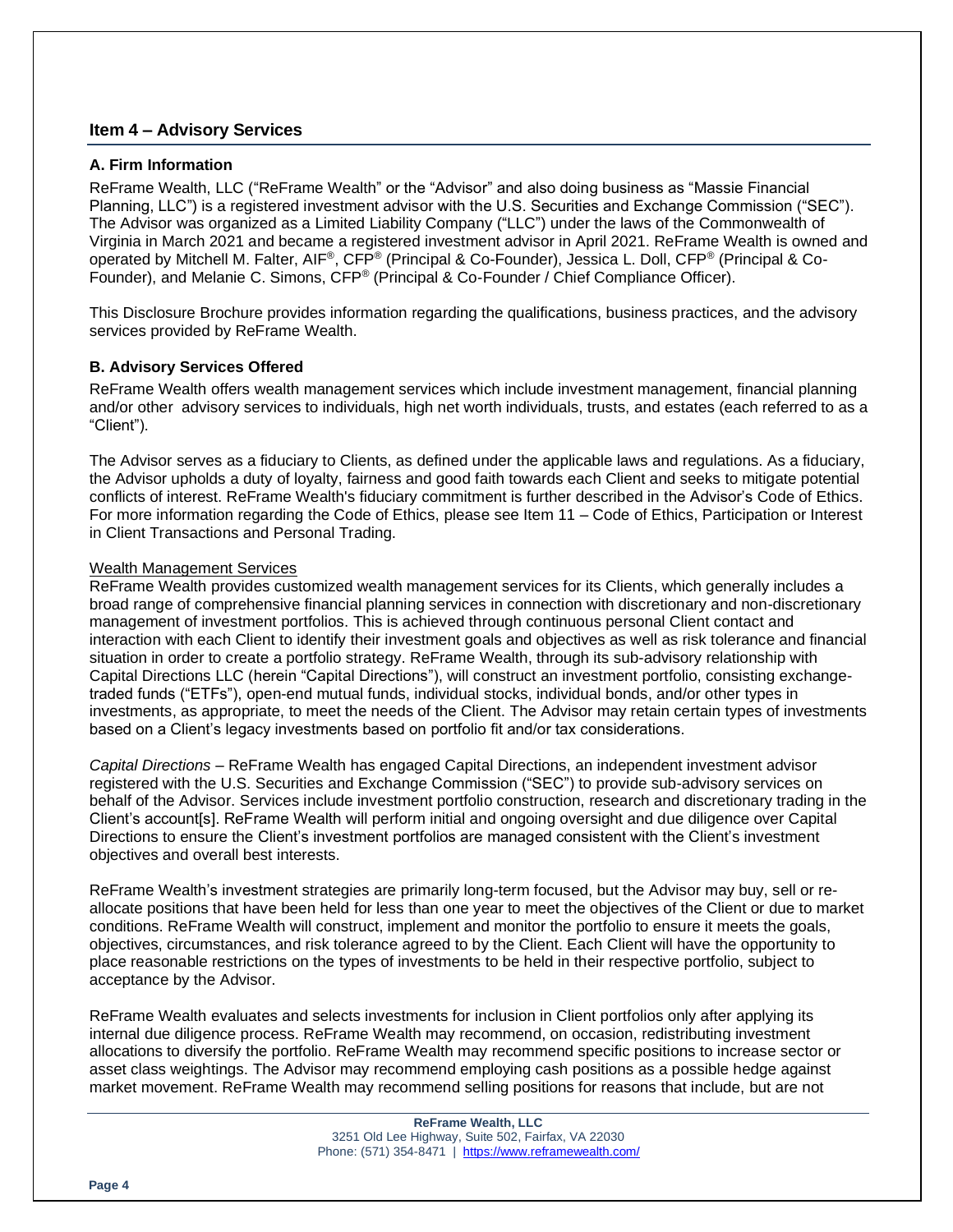limited to, harvesting capital gains or losses, business or sector risk exposure to a specific security or class of securities, overvaluation or overweighting of the position[s] in the portfolio, change in risk tolerance of the Client, generating cash to meet Client needs, or any risk deemed unacceptable for the Client's risk tolerance.

The financial planning services are offered in several areas of a Client's financial situation, depending on their goals, objectives and financial situation. Generally, such financial planning services involve preparing a formal financial plan or rendering a specific financial consultation based on the Client's financial goals and objectives. This planning or consulting may encompass one or more areas of need, including but not limited to, investment planning, retirement planning, personal savings, education savings, insurance needs, and other areas of a Client's financial situation. A financial plan developed for or financial consultation rendered to the Client will usually include general recommendations for a course of activity or specific actions to be taken by the Client. For example, recommendations may be made that the Client start or revise their investment programs, commence or alter retirement savings, establish education savings and/or charitable giving programs.

#### Use of Independent Managers

ReFrame Wealth may recommend that a Client utilize one or more unaffiliated investment managers or investment platforms (collectively "Independent Managers") for all or a portion of a Client's investment portfolio. In such instances, the Client may be required to authorize and enter into an advisory agreement with the Independent Manager[s] that defines the terms in which the Independent Manager[s] will provide investment management and related services. The Advisor may also assist in the development of the initial policy recommendations and managing the ongoing Client relationship. The Advisor will perform initial and ongoing oversight and due diligence over the selected Independent Manager[s] to ensure the Independent Managers' strategies and target allocations remain aligned with its clients' investment objectives and overall best interests. The Client, prior to entering into an agreement with unaffiliated investment manager[s] or investment platform[s], will be provided with the Independent Manager's Form ADV 2A (or a brochure that makes the appropriate disclosures).

At no time will ReFrame Wealth accept or maintain custody of a Client's funds or securities, except for the limited authority as outlined in Item 15 – Custody. All Client assets will be managed within the designated account[s] at the Custodian, pursuant to the terms of the advisory agreement. Please see Item 12 – Brokerage Practices.

Retirement Accounts – When deemed to be in the Client's best interest, the Advisor will recommend that a Client take a distribution from an ERISA sponsored plan or to roll over the assets to an Individual Retirement Accounts ("IRAs"), or recommend a similar transaction including rollovers from one ERISA sponsored Plan to another, one IRA to another IRA, or from one type of account to another account (e.g. commission-based account to fee-based account). In such instances, the Advisor will serve as an investment fiduciary as that term is defined under The Employee Retirement Income Security Act of 1974 ("ERISA") and/or the Internal Revenue Code ("IRC"), as applicable, which are laws governing retirement accounts. Such a recommendation creates a conflict of interest if the Advisor will earn a new (or increase its current) advisory fee as a result of the transaction. No client is under any obligation to roll over a retirement account to an account managed by the Advisor.

ReFrame Wealth may also refer Clients to an accountant, attorney or other specialists, as appropriate for their unique situation. For certain financial planning engagements, the Advisor will provide a written summary of the Client's financial situation, observations, and recommendations. For consulting or ad-hoc engagements, the Advisor may not provide a written summary. Plans or consultations are typically completed within six (6) months of contract date, assuming all information and documents requested are provided promptly.

#### **C. Client Account Management**

Prior to engaging ReFrame Wealth to provide investment advisory services, each Client is required to enter into one or more agreements with the Advisor that define the terms, conditions, authority and responsibilities of the Advisor and the Client. These services may include: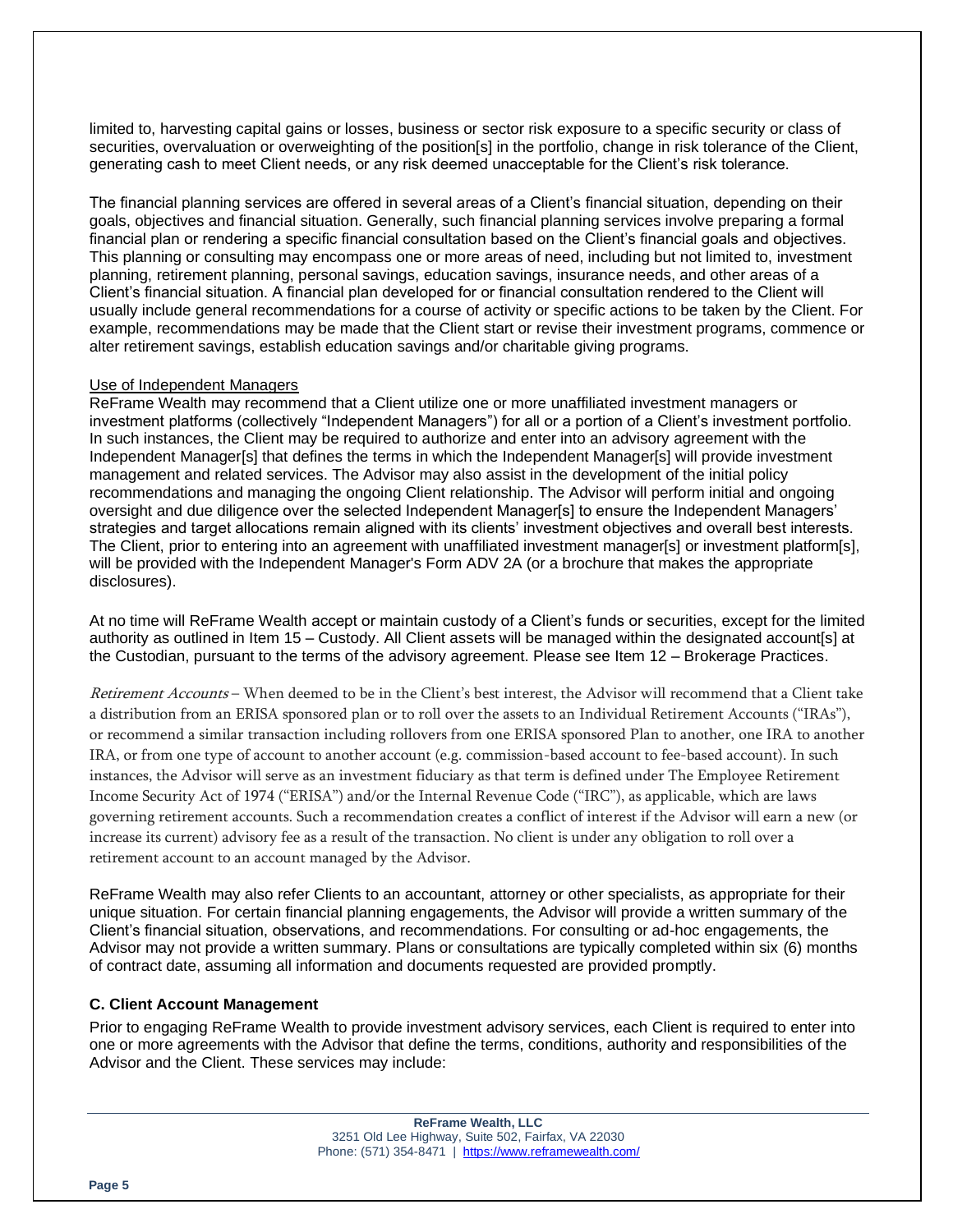- Establishing an Investment Strategy ReFrame Wealth, in connection with the Client, will develop a strategy that seeks to achieve the Client's goals and objectives.
- Asset Allocation ReFrame Wealth will develop a strategic asset allocation that is targeted to meet the investment objectives, time horizon, financial situation and tolerance for risk for each Client.
- Portfolio Construction ReFrame Wealth will develop a portfolio for the Client that is intended to meet the stated goals and objectives of the Client.
- Investment Management and Supervision ReFrame Wealth will provide investment management and ongoing oversight of the Client's investment portfolio.

# **D. Wrap Fee Programs**

ReFrame Wealth does not manage or place Client assets into a wrap fee program. Investment management services are provided directly by ReFrame Wealth.

# **E. Assets Under Management**

As of December 31, 2021, ReFrame Wealth manages approximately \$178,000,000 in Client assets, \$150,000,000 of which is on a discretionary basis and \$28,000,000 on a non-discretionary basis. Clients may request more current information at any time by contacting the Advisor.

# **Item 5 – Fees and Compensation**

The following paragraphs detail the fee structure and compensation methodology for services provided by the Advisor. Each Client engaging the Advisor for services described herein shall be required to enter into one more written agreements with the Advisor.

#### **A. Fees for Advisory Services**

#### Wealth Management Services

Wealth management fees are paid quarterly, at the end of each calendar quarter, pursuant to the terms of the wealth management agreement. Wealth management fees are based on the market value of assets under management at the end of the prior calendar quarter. Wealth management fees range from 0.40% to 1.00% annually based on the following tiered schedule:

| <b>Assets Under Management (\$)</b> | Annual Rate (%) |
|-------------------------------------|-----------------|
| Up to \$2,000,000                   | 1.00%           |
| Next \$3,000,000                    | 0.75%           |
| Next \$5,000,000                    | 0.50%           |
| Over \$10,000,000                   | 0.40%           |

In certain circumstances, the Advisor may engage clients on a fixed fee schedule. This is done on a case-by-case basis.

The wealth management fee includes sub-advisory fees paid to Capital Directions. The wealth management fee in the first quarter of service is prorated from the inception date of the account[s] to the end of the first quarter. Fees may be negotiable at the sole discretion of the Advisor. Certain Clients may be offered a fixed rate fee schedule. The Client's fees will take into consideration the aggregate assets under management with the Advisor. All securities held in accounts managed by ReFrame Wealth will be independently valued by the Custodian. ReFrame Wealth will conduct periodic reviews of the Custodian's valuations.

In certain circumstances, a Client may not hold certain accounts and/or securities in custody with ReFrame Wealth's recommended Custodian. For these held-away accounts and/or securities, the Advisor will advise on those assets to the best of their ability in accordance with the Client's suitability parameters. Due to the "heldaway" nature of accounts and/or securities, trading, reallocation, and security selection will occur quarterly rather than daily and may require action on the part of the Client if the Advisor's access to the account's trading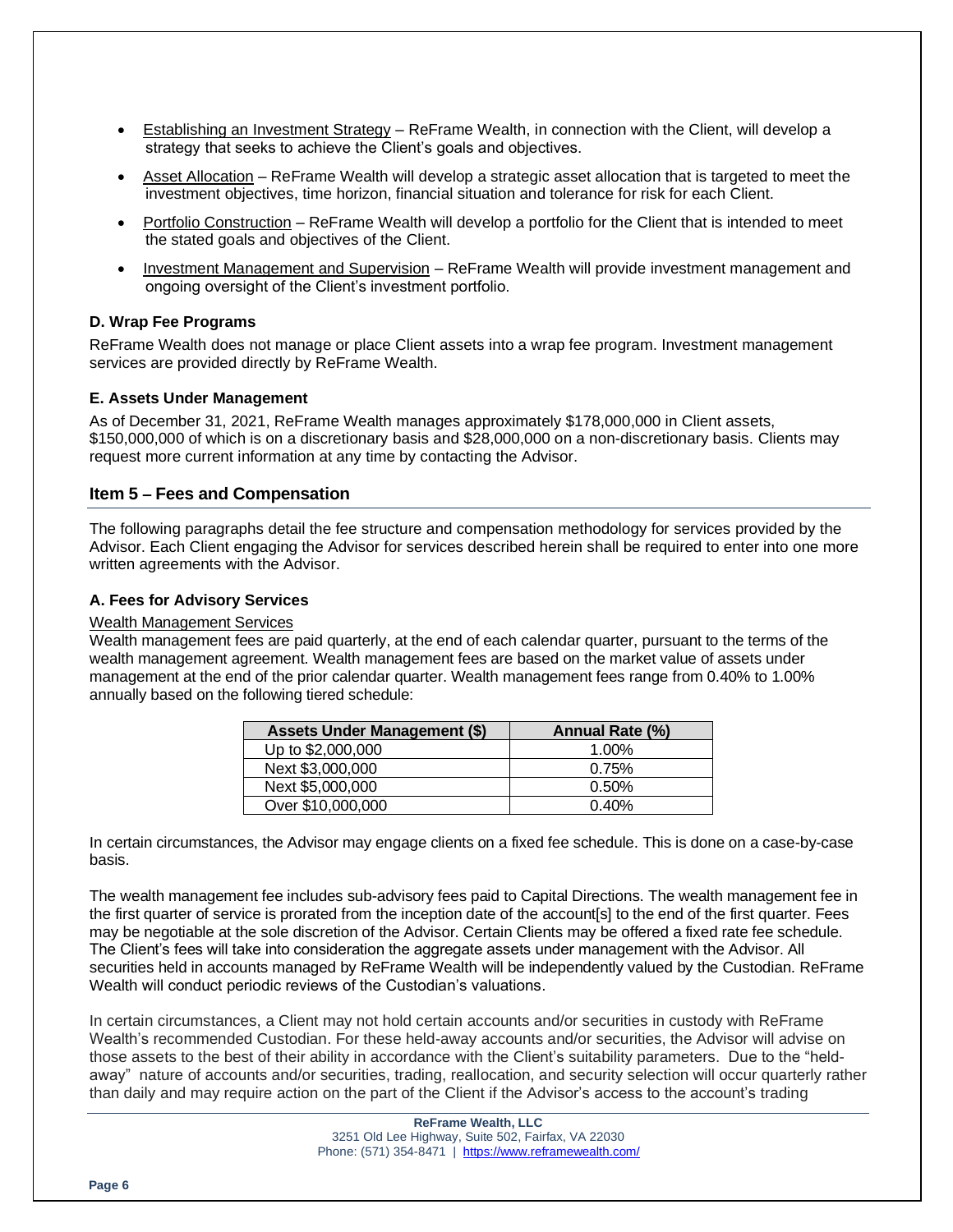capabilities is restricted. The billing for held-away assets under advisement is a flat annual rate of 0.60%. Any held-away accounts and/or securities will be listed in an appendix of the wealth management agreement.

Fees may be negotiable at the sole discretion of the Advisor.

The Advisor's fee is exclusive of, and in addition to any applicable securities transaction and custody fees, and other related costs and expenses described in Item 5.C below, which may be incurred by the Client. However, the Advisor shall not receive any portion of these commissions, fees, and costs.

#### Use of Independent Managers

For Clients referred by the Advisor to an Independent Manager, the Client's fee may be separately billed or deducted from the Client's account[s] by the Independent Manager.

#### Financial Planning Services

ReFrame Wealth offers financial planning services for an annual subscription fee or a fixed fee engagement ranging up to \$10,000. Fees may be negotiable based on the nature and complexity of the services to be provided and the overall relationship with the Advisor. An estimate for total costs will be determined prior to establishing the advisory relationship.

#### **B. Fee Billing**

#### Wealth Management Services

Wealth management fees are calculated by the Advisor or its delegate and deducted from the Client's account[s] at the Custodian. The Advisor shall send an invoice to the Custodian indicating the amount of the fees to be deducted from the Client's account[s] at the beginning of the respective quarter. The amount due is calculated by applying the quarterly rate (annual rate divided by 4) to the total assets under management with ReFrame Wealth at the end of the quarter. Clients will be provided with a statement, at least quarterly, from the Custodian reflecting deduction of the investment advisory fee. Clients are urged to also review and compare the statement provided by the Advisor to the brokerage statement from the Custodian, as the Custodian does not perform a verification of fees. Clients provide written authorization permitting advisory fees to be deducted by ReFrame Wealth to be paid directly from their account[s] held by the Custodian as part of the wealth management agreement and separate account forms provided by the Custodian.

#### Financial Planning Services

Financial planning fees may be invoiced up to fifty percent (50%) of the expected total fee upon execution of the financial planning agreement. The balance shall be invoiced upon completion of the agreed upon deliverable[s]. Annual subscription fees may be billed on a monthly, quarterly, or annual basis.

#### **C. Other Fees and Expenses**

Clients may incur certain fees or charges imposed by third parties, other than ReFrame Wealth, in connection with investments made on behalf of the Client's account[s]. The Client is responsible for all custody and securities execution fees charged by the Custodian, as applicable. The Advisor's recommended Custodian does not charge securities transaction fees for ETF and equity trades in a Client's account, provided that the account meets the terms and conditions of the Custodian's brokerage requirements. However, the Custodian typically charges for mutual funds and other types of investments. The fees charged by ReFrame Wealth are separate and distinct from these custody and execution fees.

In addition, all fees paid to ReFrame Wealth for investment advisory services are separate and distinct from the expenses charged by mutual funds and ETFs to their shareholders, if applicable. These fees and expenses are described in each fund's prospectus. These fees and expenses will generally be used to pay management fees for the funds, other fund expenses, account administration (e.g., custody, brokerage and account reporting), and a possible distribution fee. A Client may be able to invest in these products directly, without the services of ReFrame Wealth, but would not receive the services provided by ReFrame Wealth which are designed, among other things, to assist the Client in determining which products or services are most appropriate for each Client's financial situation and objectives. Accordingly, the Client should review both the fees charged by the fund[s] and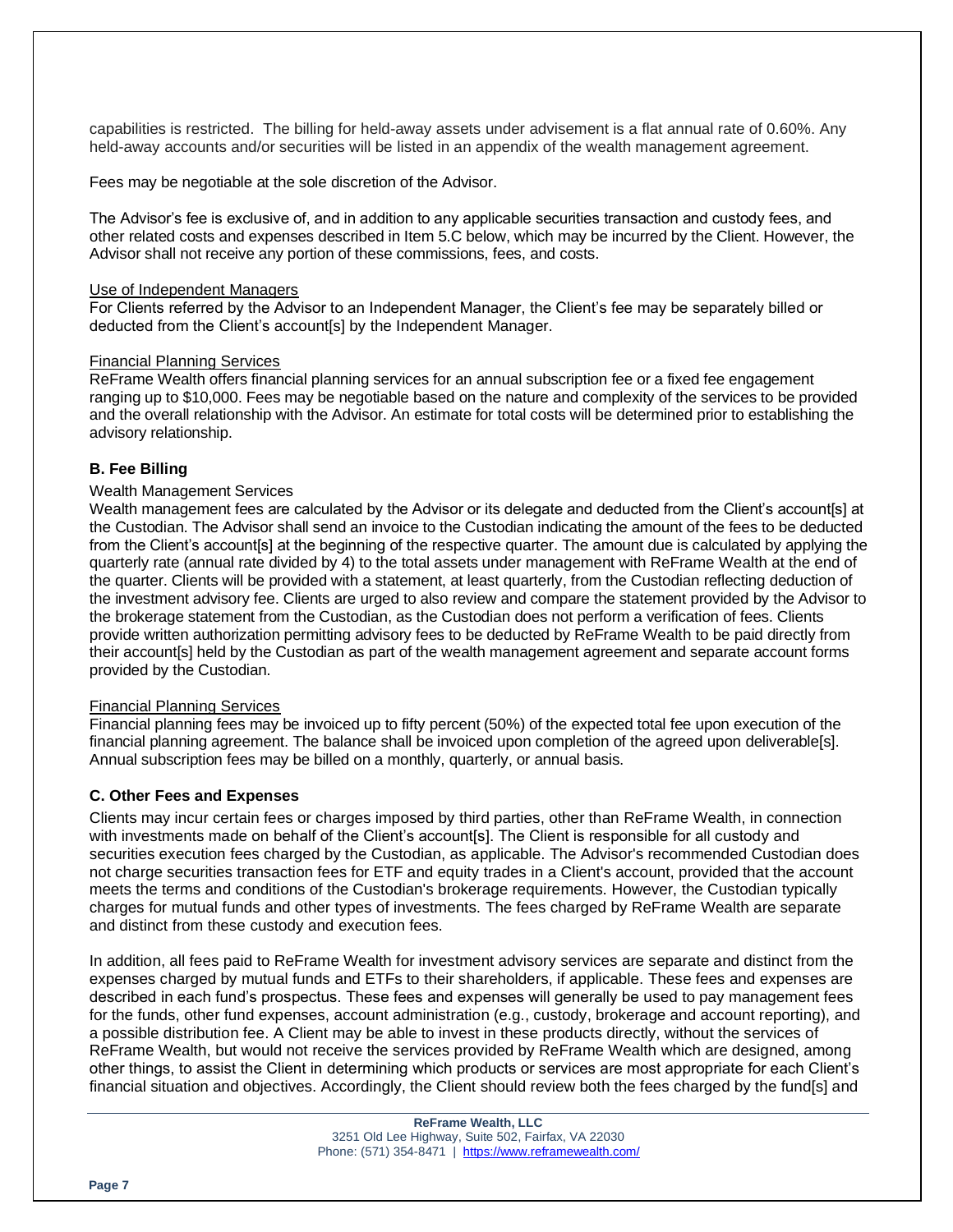the fees charged by ReFrame Wealth to fully understand the total fees to be paid. Please refer to Item 12 – Brokerage Practices for additional information.

#### **D. Advance Payment of Fees and Termination**

ReFrame Wealth is compensated for its wealth management services at the end of the quarter after services are rendered. Either party may terminate the wealth management agreement, at any time, by providing advance written notice to the other party. The Client may also terminate the wealth management agreement within five (5) business days of signing the Advisor's agreement at no cost to the Client. After the five-day period, the Client will incur charges for bona fide advisory services rendered to the point of termination and such fees will be due and payable by the Client. The Client's wealth management agreement with the Advisor is non-transferable without the Client's prior consent.

#### Use of Independent Managers

In the event that a Client should wish to terminate their relationship with the Independent Manager, the terms for termination will be set forth in the respective agreements between the Client and that Independent Manager. ReFrame Wealth will assist the Client with the termination and transition as appropriate.

#### **E. Compensation for Sales of Securities**

ReFrame Wealth does not buy or sell securities to earn commissions and does not receive any compensation for securities transactions in any Client account, other than the investment advisory fees noted above.

# **Item 6 – Performance-Based Fees and Side-By-Side Management**

ReFrame Wealth does not charge performance-based fees for its investment advisory services. The fees charged by ReFrame Wealth are as described in Item 5 above and are not based upon the capital appreciation of the funds or securities held by any Client.

ReFrame Wealth does not manage any proprietary investment funds or limited partnerships (for example, a mutual fund or a hedge fund) and has no financial incentive to recommend any particular investment options to its Clients.

# **Item 7 – Types of Clients**

ReFrame Wealth offers investment advisory services to individuals, high net worth individuals, trusts, and estates. ReFrame Wealth generally does not impose a minimum relationship size.

#### **Item 8 – Methods of Analysis, Investment Strategies and Risk of Loss**

#### **A. Methods of Analysis**

ReFrame Wealth primarily employs fundamental and technical analysis methods in developing investment strategies for its Clients. Research and analysis from ReFrame Wealth are derived from numerous sources, including financial media companies, third-party research materials, Internet sources, and review of company activities, including annual reports, prospectuses, press releases and research prepared by others.

*Fundamental analysis* utilizes economic and business indicators as investment selection criteria. This criteria consists generally of ratios and trends that may indicate the overall strength and financial viability of the entity being analyzed. Assets are deemed suitable if they meet certain criteria to indicate that they are a strong investment with a value discounted by the market. While this type of analysis helps the Advisor in evaluating a potential investment, it does not guarantee that the investment will increase in value. Assets meeting the investment criteria utilized in the fundamental analysis may lose value and may have negative investment performance. The Advisor monitors these economic indicators to determine if adjustments to strategic allocations are appropriate. More details on the Advisor's review process are included below in Item 13 – Review of Accounts.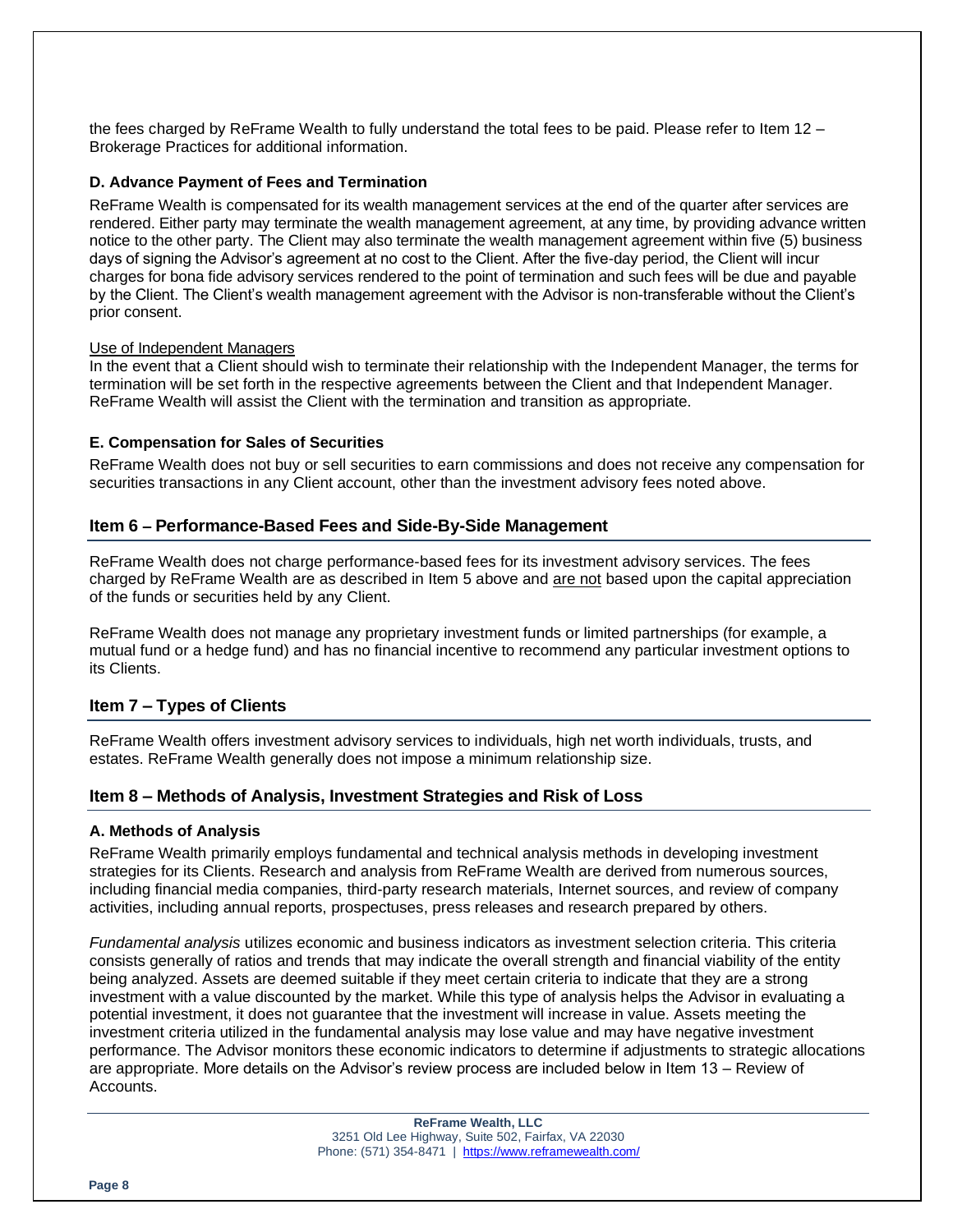As noted above, ReFrame Wealth generally employs a long-term investment strategy for its Clients, as consistent with their financial goals. The Advisor's investment strategy is based upon long-term investment objectives that incorporate the principles of Modern Portfolio Theory. The Advisor's investment approach is firmly rooted in the belief that markets are "efficient," and that investors' returns are determined principally by asset allocation decisions, not market timing or stock picking. ReFrame Wealth will typically hold all or a portion of a security for more than a year, but may hold for shorter periods for the purpose of rebalancing a portfolio or meeting the cash needs of Clients. At times, ReFrame Wealth may also buy and sell positions that are more short-term in nature, depending on the goals of the Client and/or the fundamentals of the security, sector or asset class.

# **B. Risk of Loss**

Investing in securities involves certain investment risks. Securities may fluctuate in value or lose value. Clients should be prepared to bear the potential risk of loss. ReFrame Wealth will assist Clients in determining an appropriate strategy based on their tolerance for risk and other factors noted above. However, there is no guarantee that a Client will meet their investment goals. Please see Item 8.B. for risks associated with the Advisor's investment strategies as well as general risks of investing.

While the methods of analysis help the Advisor in evaluating a potential investment, it does not guarantee that the investment will increase in value. Assets meeting the investment criteria utilized in these methods of analysis may lose value and may have negative investment performance. The Advisor monitors these economic indicators to determine if adjustments to strategic allocations are appropriate. More details on the Advisor's review process are included below in Item 13 – Review of Accounts.

Each Client engagement will entail a review of the Client's investment goals, financial situation, time horizon, tolerance for risk and other factors to develop an appropriate strategy for managing a Client's account. Client participation in this process, including full and accurate disclosure of requested information, is essential for the analysis of a Client's account[s]. The Advisor shall rely on the financial and other information provided by the Client or their designees without the duty or obligation to validate the accuracy and completeness of the provided information. It is the responsibility of the Client to inform the Advisor of any changes in financial condition, goals or other factors that may affect this analysis.

The risks associated with a particular strategy are provided to each Client in advance of investing Client accounts. The Advisor will work with each Client to determine their tolerance for risk as part of the portfolio construction process. Following are some of the risks associated with the Advisor's investment strategies:

#### Market Risks

The value of a Client's holdings may fluctuate in response to events specific to companies or markets, as well as economic, political, or social events in the U.S. and abroad. This risk is linked to the performance of the overall financial markets.

#### ETF Risks

The performance of ETFs is subject to market risk, including the possible loss of principal. The price of the ETFs will fluctuate with the price of the underlying securities that make up the funds. In addition, ETFs have a trading risk based on the loss of cost efficiency if the ETFs are traded actively and a liquidity risk if the ETFs has a large bid-ask spread and low trading volume. The price of an ETF fluctuates based upon the market movements and may dissociate from the index being tracked by the ETF or the price of the underlying investments. An ETF purchased or sold at one point in the day may have a different price than the same ETF purchased or sold a short time later.

#### Bond ETFs

Bond ETFs are subject to specific risks, including the following: (1) interest rate risks, i.e. the risk that bond prices will fall if interest rates rise, and vice versa, the risk depends on two things, the bond's time to maturity, and the coupon rate of the bond. (2) reinvestment risk, i.e. the risk that any profit gained must be reinvested at a lower rate than was previously being earned, (3) inflation risk, i.e. the risk that the cost of living and inflation increase at a rate that exceeds the income investment thereby decreasing the investor's rate of return, (4) credit default risk,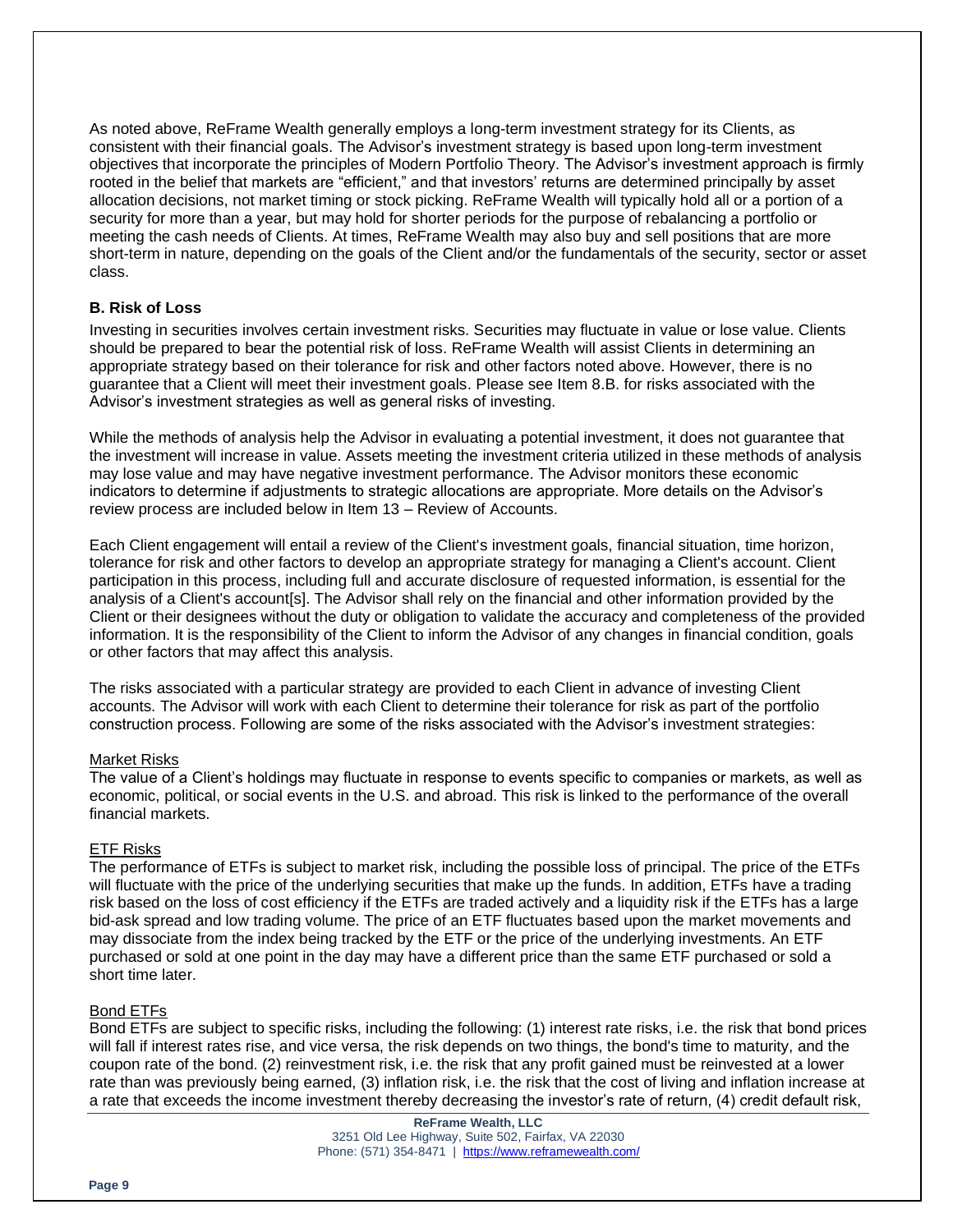i.e. the risk associated with purchasing a debt instrument which includes the possibility of the company defaulting on its repayment obligation, (5) rating downgrades, i.e. the risk associated with a rating agency's downgrade of the company's rating which impacts the investor's confidence in the company's ability to repay its debt and (6) Liquidity Risks, i.e. the risk that a bond may not be sold as quickly as there is no readily available market for the bond.

#### Mutual Fund Risks

The performance of mutual funds is subject to market risk, including the possible loss of principal. The price of the mutual funds will fluctuate with the value of the underlying securities that make up the funds. The price of a mutual fund is typically set daily therefore a mutual fund purchased at one point in the day will typically have the same price as a mutual fund purchased later that same day.

**Past performance is not a guarantee of future returns. Investing in securities and other investments involve a risk of loss that each Client should understand and be willing to bear. Clients are reminded to discuss these risks with the Advisor.**

# **Item 9 – Disciplinary Information**

**There are no legal, regulatory or disciplinary events involving ReFrame Wealth or its management persons.** ReFrame Wealth values the trust Clients place in the Advisor. The Advisor encourages Clients to perform the requisite due diligence on any advisor or service provider that the Client engages. The backgrounds of the Advisor or Advisory Persons are available on the Investment Adviser Public Disclosure website at [www.adviserinfo.sec.gov](http://www.adviserinfo.sec.gov/) by searching with the Advisor's firm name or CRD# 313386.

# **Item 10 – Other Financial Industry Activities and Affiliations**

The sole business of ReFrame Wealth is to provide investment advisory services to its Clients. Neither ReFrame Wealth nor its Advisory Persons are involved in other business endeavors.

*Capital Directions* – As detailed in Item 4, Capital Directions has been engaged as an investment sub-advisor. ReFrame Wealth pays the sub-advisor from its wealth management fee. ReFrame Wealth does not receive any compensation from Capital Directions. Please see Item 4.

# **Item 11 – Code of Ethics, Participation or Interest in Client Transactions and Personal Trading**

# **A. Code of Ethics**

ReFrame Wealth has implemented a Code of Ethics (the "Code") that defines the Advisor's fiduciary commitment to each Client. This Code applies to all persons associated with ReFrame Wealth ("Supervised Persons"). The Code was developed to provide general ethical guidelines and specific instructions regarding the Advisor's duties to each Client. ReFrame Wealth and its Supervised Persons owe a duty of loyalty, fairness and good faith towards each Client. It is the obligation of ReFrame Wealth's Supervised Persons to adhere not only to the specific provisions of the Code, but also to the general principles that guide the Code. The Code covers a range of topics that address employee ethics and conflicts of interest. To request a copy of the Code, please contact the Advisor at (571) 354-8471.

# **B. Personal Trading with Material Interest**

ReFrame Wealth allows Supervised Persons to purchase or sell the same securities that may be recommended to and purchased on behalf of Clients. ReFrame Wealth does not act as principal in any transactions. In addition, the Advisor does not act as the general partner of a fund, or advise an investment company. ReFrame Wealth does not have a material interest in any securities traded in Client accounts.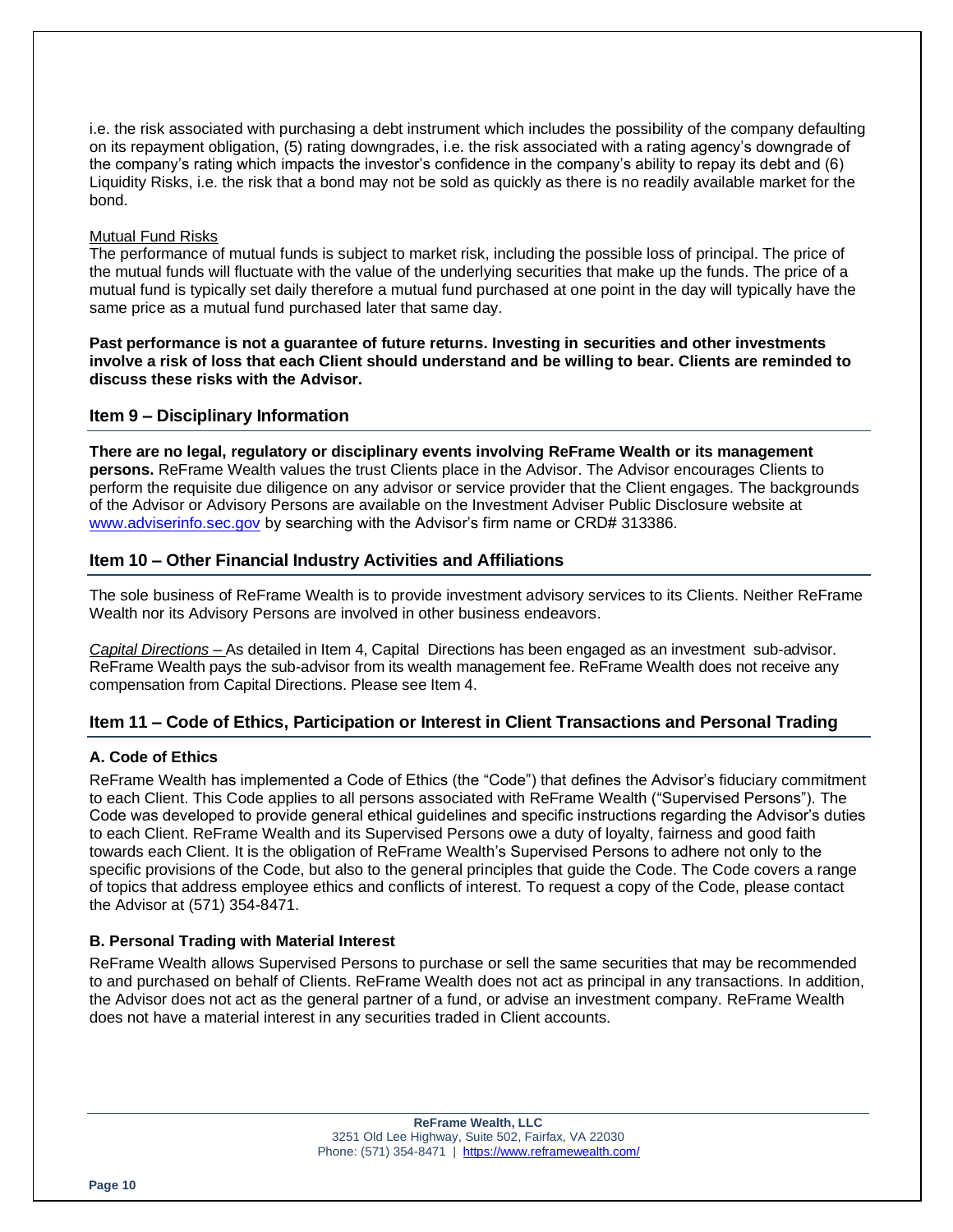# **C. Personal Trading in Same Securities as Clients**

ReFrame Wealth allows Supervised Persons to purchase or sell the same securities that may be recommended to and purchased on behalf of Clients. Owning the same securities that are recommended (purchase or sell) to Clients presents a conflict of interest that, as fiduciaries, must be disclosed to Clients and mitigated through policies and procedures. As noted above, the Advisor has adopted the Code to address insider trading (material non-public information controls); gifts and entertainment; outside business activities and personal securities reporting. When trading for personal accounts, Supervised Persons have a conflict of interest if trading in the same securities. The fiduciary duty to act in the best interest of its Clients can be violated if personal trades are made with more advantageous terms than Client trades, or by trading based on material non-public information. This risk is mitigated by ReFrame Wealth requiring reporting of personal securities trades by conducting a coordinated review of personal accounts and the accounts of the Clients. The Advisor has also adopted written policies and procedures to detect the misuse of material, non-public information.

# **D. Personal Trading at Same Time as Client**

While ReFrame Wealth allows Supervised Persons to purchase or sell the same securities that may be recommended to and purchased on behalf of Clients, such trades are typically aggregated with Client orders or traded afterwards. **At no time will ReFrame Wealth, or any Supervised Person of ReFrame Wealth, transact in any security to the detriment of any Client.**

# **Item 12 – Brokerage Practices**

# **A. Recommendation of Custodian[s]**

ReFrame Wealth does not have discretionary authority to select the broker-dealer/custodian for custody and execution services. The Client will engage the broker-dealer/custodian (herein the "Custodian") to safeguard Client assets and authorize ReFrame Wealth to direct trades to the Custodian as agreed upon in the wealth management agreement. Further, ReFrame Wealth does not have the discretionary authority to negotiate commissions on behalf of Clients on a trade-by-trade basis.

Where ReFrame Wealth does not exercise discretion over the selection of the Custodian, it may recommend the Custodian to Clients for custody and execution services. Clients are not obligated to use the Custodian recommended by the Advisor and will not incur any extra fee or cost associated with using a custodian not recommended by ReFrame Wealth. However, the Advisor may be limited in the services it can provide if the recommended Custodian is not engaged. ReFrame Wealth may recommend the Custodian based on criteria such as, but not limited to, reasonableness of commissions charged to the Client, services made available to the Client, and its reputation and/or the location of the Custodian's offices. ReFrame Wealth will generally recommend that Clients establish their account[s] at Charles Schwab & Co., Inc. ("Schwab"), a FINRA-registered broker-dealer and member SIPC. Schwab will serve as the Client's "qualified custodian". ReFrame Wealth maintains an institutional relationship with Schwab, whereby the Advisor receives economic benefits from Schwab. Please see Item 14 below. Following are additional details regarding the brokerage practices of the Advisor:

*1. Soft Dollars -* Soft dollars are revenue programs offered by broker-dealers/custodians whereby an advisor enters into an agreement to place security trades with a broker-dealer/custodian in exchange for research and other services. ReFrame Wealth does not participate in soft dollar programs sponsored or offered by any brokerdealer/custodian. However, the Advisor receives certain economic benefits from the Custodian. Please see Item 14 below.

*2. Brokerage Referrals -* ReFrame Wealth does not receive any compensation from any third party in connection with the recommendation for establishing an account.

*3. Directed Brokerage -* All Clients are serviced on a "directed brokerage basis", where ReFrame Wealth will place trades within the established account[s] at the Custodian designated by the Client. Further, all Client accounts are traded within their respective account[s]. The Advisor will not engage in any principal transactions (i.e., trade of any security from or to the Advisor's own account) or cross transactions with other Client accounts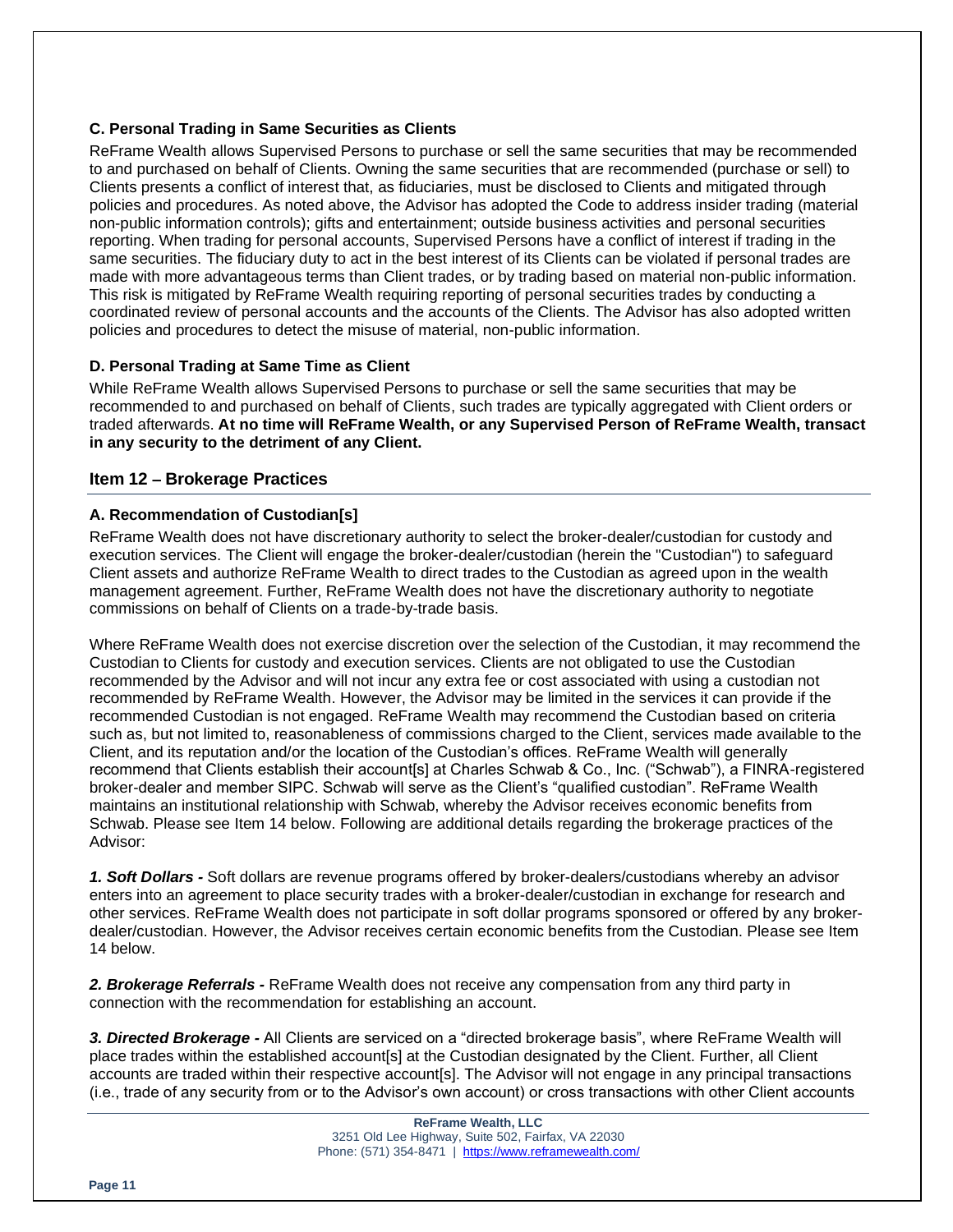(i.e., purchase of a security into one Client account from another Client's account[s]). ReFrame Wealth will not be obligated to select competitive bids on securities transactions and does not have an obligation to seek the lowest available transaction costs. These costs are determined by the Custodian.

# **B. Aggregating and Allocating Trades**

The primary objective in placing orders for the purchase and sale of securities for Client accounts is to obtain the most favorable net results taking into account such factors as 1) price, 2) size of the order, 3) difficulty of execution, 4) confidentiality and 5) skill required of the Custodian. ReFrame Wealth will execute its transactions through the Custodian as authorized by the Client. ReFrame Wealth may aggregate orders in a block trade or trades when securities are purchased or sold through the Custodian for multiple (discretionary) accounts in the same trading day. If a block trade cannot be executed in full at the same price or time, the securities actually purchased or sold by the close of each business day must be allocated in a manner that is consistent with the initial pre-allocation or other written statement. This must be done in a way that does not consistently advantage or disadvantage any particular Clients' accounts.

# **Item 13 – Review of Accounts**

# **A. Frequency of Reviews**

Securities in wealth management Client accounts are monitored on a regular and continuous basis by the CCO of ReFrame Wealth. Formal reviews are generally conducted at least annually or more frequently depending on the needs of the Client.

# **B. Causes for Reviews**

In addition to the investment monitoring noted in Item 13.A., each Client account shall be reviewed at least annually. Reviews may be conducted more frequently at the Client's request. Accounts may be reviewed as a result of major changes in economic conditions, known changes in the Client's financial situation, and/or large deposits or withdrawals in the Client's account[s]. The Client is encouraged to notify ReFrame Wealth if changes occur in the Client's personal financial situation that might adversely affect the Client's investment plan. Additional reviews may be triggered by material market, economic or political events.

# **C. Review Reports**

The Client will receive brokerage statements no less than quarterly from the Custodian. These brokerage statements are sent directly from the Custodian to the Client. The Client may also establish electronic access to the Custodian's website so that the Client may view these reports and their account activity. Client brokerage statements will include all positions, transactions and fees relating to the Client's account[s]. The Advisor may also provide Clients with periodic reports regarding their holdings, allocations, and performance.

# **Item 14 – Client Referrals and Other Compensation**

# **A. Compensation Received by ReFrame Wealth**

ReFrame Wealth is a fee-based advisory firm, that is compensated solely by its Clients and not from any investment product. ReFrame Wealth does not receive commissions or other compensation from product sponsors, broker-dealers or any un-related third party. ReFrame Wealth may refer Clients to various unaffiliated, non-advisory professionals (e.g. attorneys, accountants, estate planners) to provide certain financial services necessary to meet the goals of its Clients. Likewise, ReFrame Wealth may receive non-compensated referrals of new Clients from various third-parties.

#### Use of Independent Managers

The Advisor may be indirectly compensated by an Independent Manager as described in Item 5 above and does not receive any other forms of compensation with such arrangements.

#### Participation in Institutional Advisor Platform

ReFrame Wealth has established an institutional relationship with Schwab through its "Schwab Advisor Services" unit, a division of Schwab dedicated to serving independent advisory firms like ReFrame Wealth. As a registered

> **ReFrame Wealth, LLC** 3251 Old Lee Highway, Suite 502, Fairfax, VA 22030 Phone: (571) 354-8471 |<https://www.reframewealth.com/>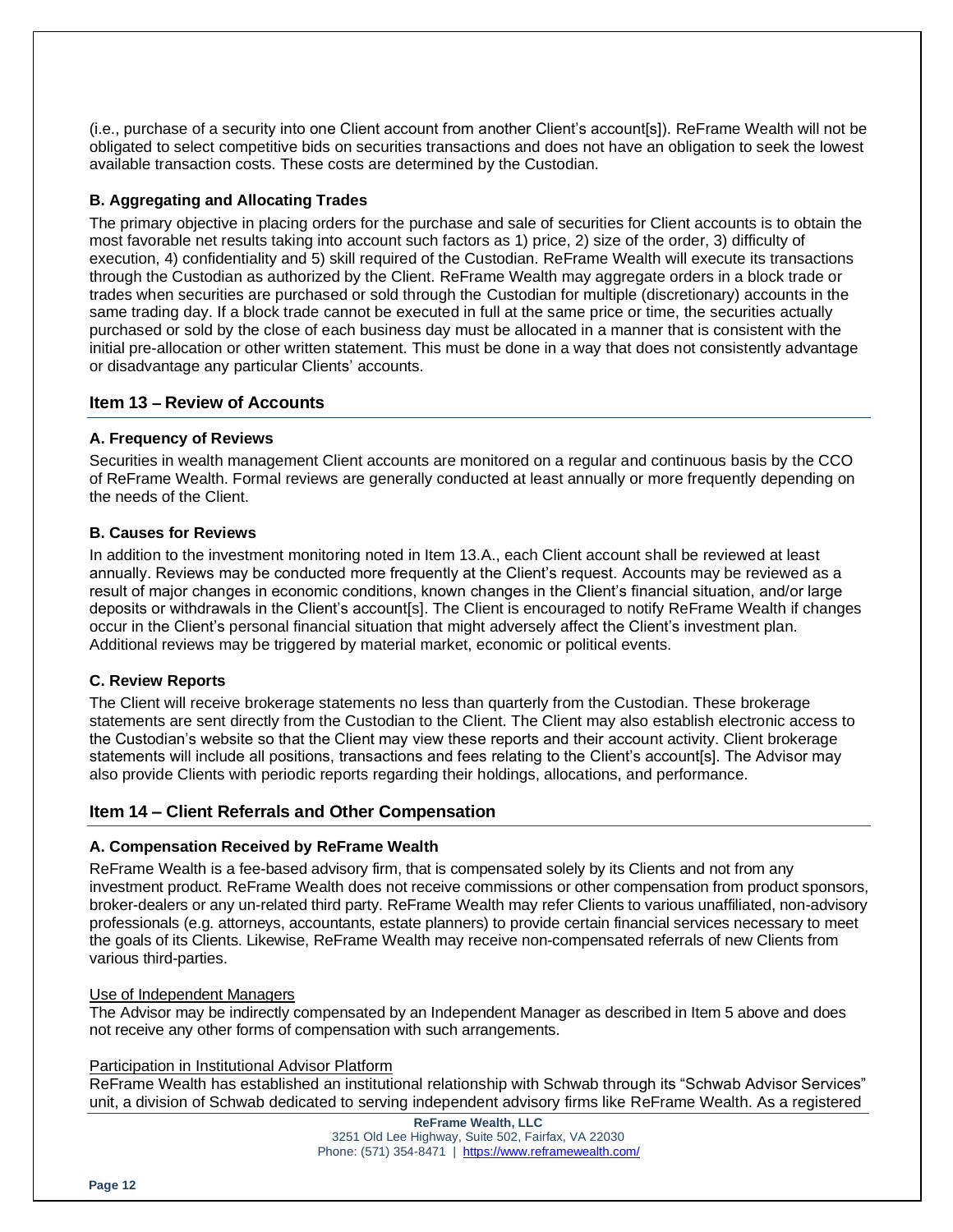investment advisor participating on the Schwab Advisor Services platform, ReFrame Wealth receives access to software and related support without cost because the Advisor renders investment management services to Clients that maintain assets at Schwab. Services provided by Schwab Advisor Services benefit the Advisor and many, but not all services provided by Schwab will benefit Clients. In fulfilling its duties to its Clients, the Advisor endeavors at all times to put the interests of its Clients first. Clients should be aware, however, that the receipt of economic benefits from a custodian creates a potential conflict of interest since these benefits may influence the Advisor's recommendation of this custodian over one that does not furnish similar software, systems support, or services.

*Services that Benefit the Client* – Schwab's institutional brokerage services include access to a broad range of investment products, execution of securities transactions, and custody of Client's funds and securities. Through Schwab, the Advisor may be able to access certain investments and asset classes that the Client would not be able to obtain directly or through other sources. Further, the Advisor may be able to invest in certain mutual funds and other investments without having to adhere to investment minimums that might be required if the Client were to directly access the investments.

Services that May Indirectly Benefit the Client – Schwab provides participating advisors with access to technology, research, discounts and other services. In addition, the Advisor receives duplicate statements for Client accounts, the ability to deduct advisory fees, trading tools, and back office support services as part of its relationship with Schwab. These services are intended to assist the Advisor in effectively managing accounts for its Clients, but may not directly benefit all Clients.

*Services that May Only Benefit the Advisor* – Schwab also offers other services and financial support to ReFrame Wealth that may not benefit the Client, including: educational conferences and events, financial startup support, consulting services and discounts for various service providers. Access to these services creates a financial incentive for the Advisor to recommend Schwab, which results in a potential conflict of interest. ReFrame Wealth believes, however, that the selection of Schwab as Custodian is in the best interests of its Clients.

#### **B. Client Referrals from Solicitors**

ReFrame Wealth does not engage paid solicitors for Client referrals.

# **Item 15 – Custody**

ReFrame Wealth does not accept or maintain custody of any Client accounts, except for the authorized deduction of the Advisor's fees. All Clients must place their assets with a "qualified custodian". Clients are required to engage the Custodian to retain their funds and securities and direct ReFrame Wealth to utilize that Custodian for the Client's security transactions. Clients should review statements provided by the Custodian and compare to any reports provided by ReFrame Wealth to ensure accuracy, as the Custodian does not perform this review. For more information about custodians and brokerage practices, see Item 12 – Brokerage Practices.

If the Client gives the Advisor authority to move money from one account to another account, the Advisor may have custody of those assets. In order to avoid additional regulatory requirements, the Custodian and the Advisor have adopted safeguards to ensure that the money movements are completed in accordance with the Client's instructions.

#### **Item 16 – Investment Discretion**

ReFrame Wealth generally has discretion over the selection and amount of securities to be bought or sold in Client accounts without obtaining prior consent or approval from the Client. Capital Directions, in its capacity as sub-advisor, will discretion over the selection and amount of securities to be bought or sold in Client accounts. These purchases or sales may be subject to specified investment objectives, guidelines, or limitations previously set forth by the Client and agreed to by ReFrame Wealth. Discretionary authority will only be authorized upon full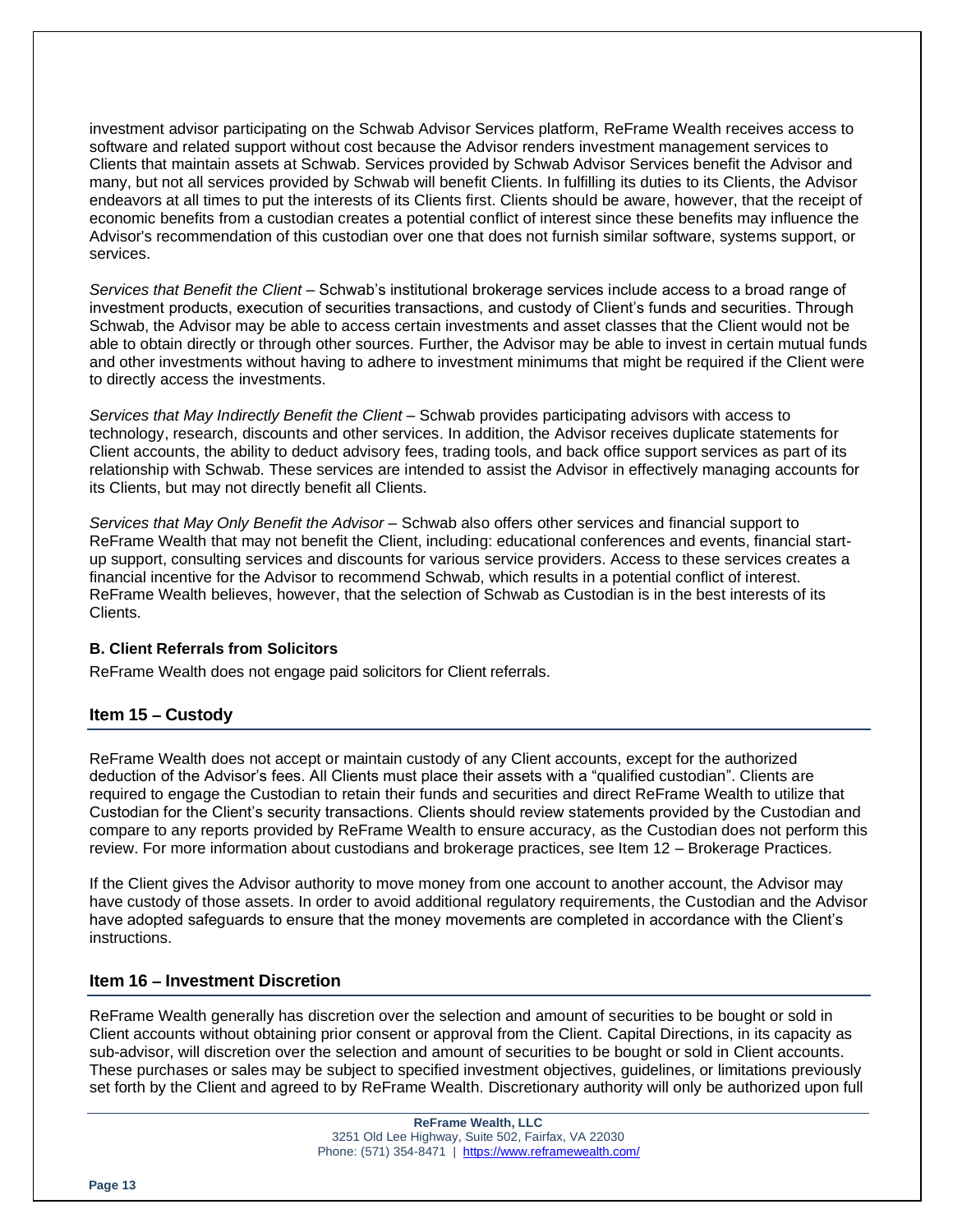disclosure to the Client. The granting of such authority will be evidenced by the Client's execution of a wealth management agreement containing all applicable limitations to such authority. All discretionary trades made by ReFrame Wealth will be in accordance with each Client's investment objectives and goals.

# **Item 17 – Voting Client Securities**

ReFrame Wealth does not accept proxy-voting responsibility for any Client. Clients will receive proxy statements directly from the Custodian. The Advisor will assist in answering questions relating to proxies, however, the Client retains the sole responsibility for proxy decisions and voting.

# **Item 18 – Financial Information**

Neither ReFrame Wealth, nor its management, have any adverse financial situations that would reasonably impair the ability of ReFrame Wealth to meet all obligations to its Clients. Neither ReFrame Wealth, nor any of its Advisory Persons, have been subject to a bankruptcy or financial compromise. ReFrame Wealth is not required to deliver a balance sheet along with this Disclosure Brochure as the Advisor does not collect advance fees of \$1,200 or more for services to be performed six months or more in the future.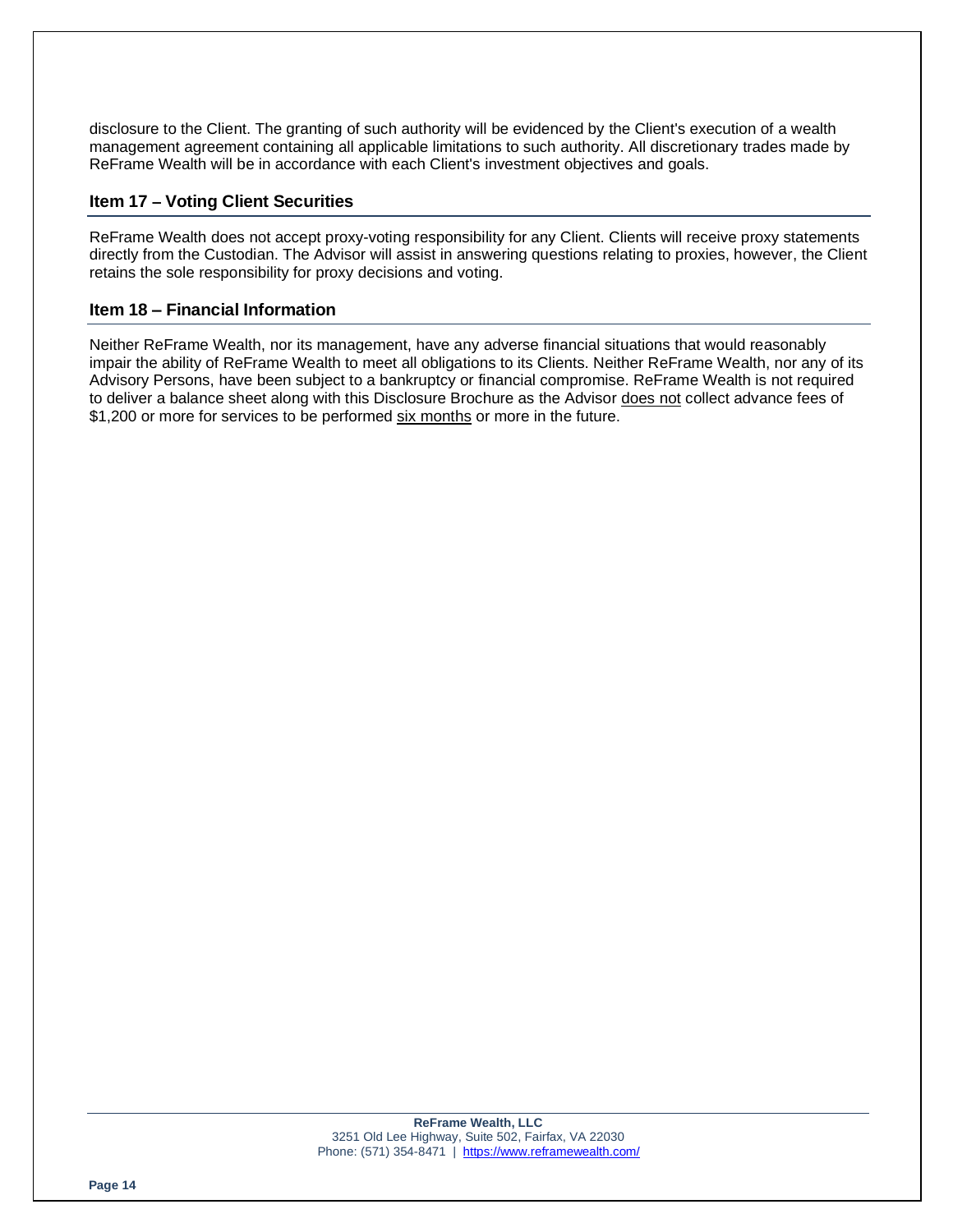

# **Form ADV Part 2B – Brochure Supplement**

**for**

**Mitchell M. Falter, AIF®, CFP® Principal and Co-Founder**

**Effective: April 29, 2022**

This Form ADV 2B ("Brochure Supplement") provides information about the background and qualifications of Mitchell M. Falter (CRD# 3135381) in addition to the information contained in the ReFrame Wealth, LLC ("ReFrame Wealth" or the "Advisor", CRD# 313386 and also doing business as "Massie Financial Planning, LLC") Disclosure Brochure. If you have not received a copy of the Disclosure Brochure or if you have any questions about the contents of the ReFrame Wealth Disclosure Brochure or this Brochure Supplement, please contact the Advisor at (571) 354-8471.

Additional information about Mr. Falter is available on the SEC's Investment Adviser Public Disclosure website at [www.adviserinfo.sec.gov](http://www.adviserinfo.sec.gov/) by searching with his full name or his Individual CRD# 5969842.

> **ReFrame Wealth, LLC** 3251 Old Lee Highway, Suite 502, Fairfax, VA 22030 Phone: (571) 354-8471 |<https://www.reframewealth.com/>

**Page 15**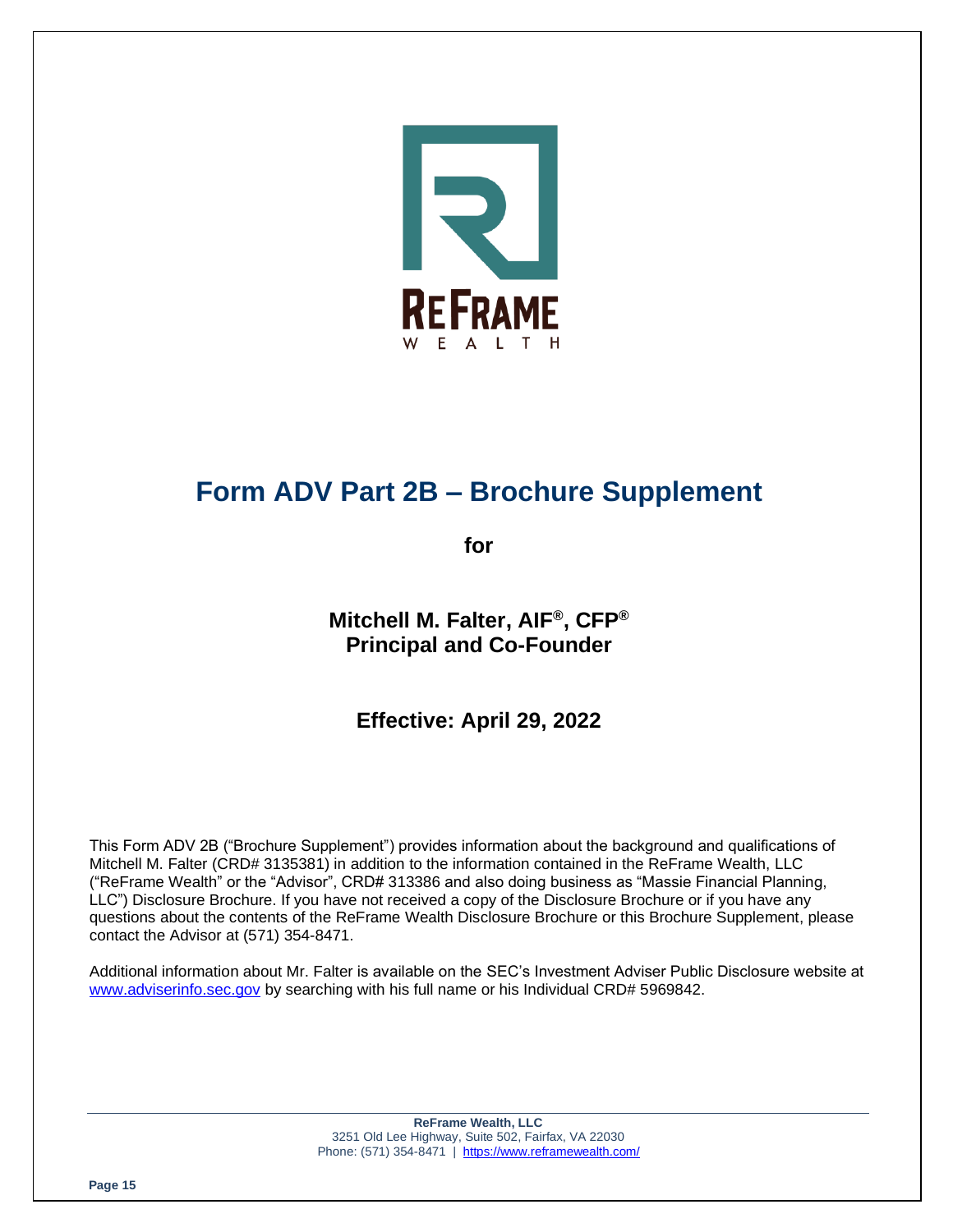# **Item 2 – Educational Background and Business Experience**

Mitchell M. Falter, born in 1973, is dedicated to advising Clients of ReFrame Wealth as a Principal and Co-Founder. Mr. Falter earned Bachelor of Arts in International Development from Clark University in 1998. Additional information regarding Mr. Falter's employment history is included below.

#### **Employment History:**

| Principal and Co-Founder, ReFrame Wealth, | 04/2021<br>to Present |
|-------------------------------------------|-----------------------|
| TIAA-CREF<br>Senior Advisor.              | 04/2007 to 03/2021    |

# Accredited Investment Fiduciary™ ("AIF®")

The AIF® mark is held by the Center for Fiduciary Studies, LLC, a Fiduciary360 (fi360) company. The professional designations awarded by fi360 demonstrate the focus on all the components of a comprehensive investment process, related fiduciary standards of care, and commitment to excellence. AIF® designees undergo an initial training program, annual continuing education, and pledge to abide by the designation's code of ethics.

Since October 2002, the Accredited Investment Fiduciary™ (AIF<sup>®</sup>) designation has been the mark of commitment to a standard of fiduciary investment excellence. Those who earn the AIF® mark successfully complete a specialized program on investment fiduciary standards of care and subsequently passed a comprehensive examination. AIF® designees demonstrate a thorough understanding of fi360's Prudent Practices for investment advisors and stewards.

# CERTIFIED FINANCIAL PLANNER™ ("CFP®")

The CERTIFIED FINANCIAL PLANNER™, CFP<sup>®,</sup> and federally registered CFP<sup>®</sup> (with flame design) marks (collectively, the "CFP® marks") are professional certification marks granted in the United States by CERTIFIED FINANCIAL PLANNER™ Board of Standards, Inc. ("CFP® Board").

The CFP<sup>®</sup> certification is a voluntary certification; no federal or state law or regulation requires financial planners to hold CFP® certification. It is recognized in the United States and a number of other countries for its (1) high standard of professional education; (2) stringent code of conduct and standards of practice; and (3) ethical requirements that govern professional engagements with clients. Currently, more than 87,000 individuals have obtained CFP® certification in the United States.

To attain the right to use the  $\text{CFP}^{\textcircled{}}$  marks, an individual must satisfactorily fulfill the following requirements:

- *Education* Complete an advanced college-level course of study addressing the financial planning subject areas that CFP Board's studies have determined as necessary for the competent and professional delivery of financial planning services, and attain a Bachelor's Degree from a regionally accredited United States college or university (or its equivalent from a foreign university). CFP Board's financial planning subject areas include insurance planning and risk management, employee benefits planning, investment planning, income tax planning, retirement planning, and estate planning;
- *Examination* Pass the comprehensive CFP® Certification Examination. The examination includes case studies and client scenarios designed to test one's ability to correctly diagnose financial planning issues and apply one's knowledge of financial planning to real-world circumstances;
- *Experience* Complete at least three years of full-time financial planning-related experience (or the equivalent, measured as 2,000 hours per year); and
- *Ethics* Agree to be bound by CFP Board's *Standards of Professional Conduct*, a set of documents outlining the ethical and practice standards for CFP® professionals.

Individuals who become certified must complete the following ongoing education and ethics requirements in order to maintain the right to continue to use the CFP® marks:

• *Continuing Education* – Complete 30 hours of continuing education hours every two years, including two hours on the *Code of Ethics* and other parts of the *Standards of Professional Conduct*, to maintain competence and keep up with developments in the financial planning field; and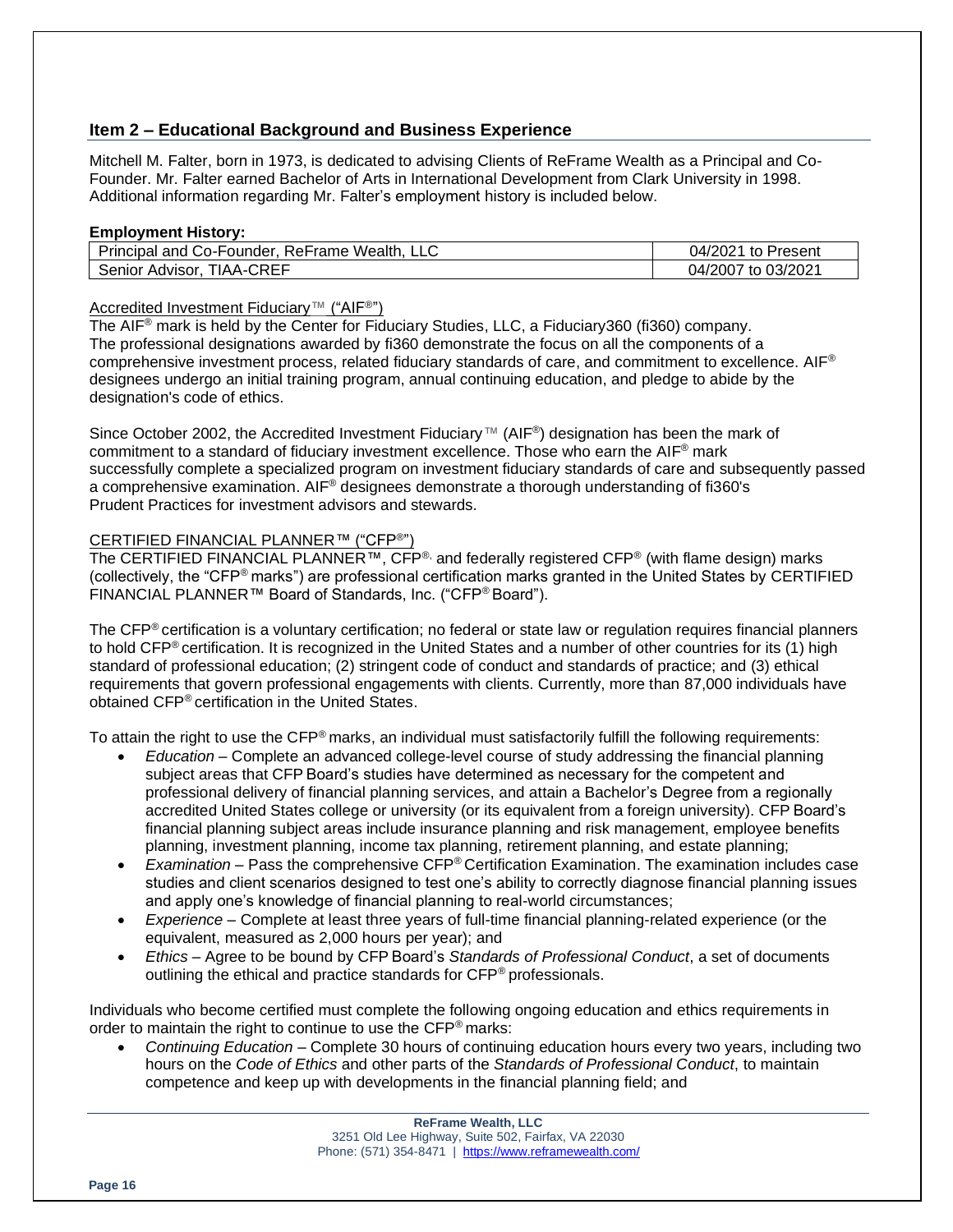• *Ethics* – Renew an agreement to be bound by the *Standards of Professional Conduct.* The *Standards* prominently require that CFP® professionals provide financial planning services at a fiduciary standard of care. This means CFP® professionals must provide financial planning services in the best interests of their clients.

CFP® professionals who fail to comply with the above standards and requirements may be subject to CFP Board's enforcement process, which could result in suspension or permanent revocation of their CFP®.

# **Item 3 – Disciplinary Information**

*There are no legal, civil or disciplinary events to disclose regarding Mr. Falter.* Mr. Falter has never been involved in any regulatory, civil or criminal action. There have been no client complaints, lawsuits, arbitration claims or administrative proceedings against Mr. Falter.

Securities laws require an advisor to disclose any instances where the advisor or its advisory persons have been found liable in a legal, regulatory, civil or arbitration matter that alleges violation of securities and other statutes; fraud; false statements or omissions; theft, embezzlement or wrongful taking of property; bribery, forgery, counterfeiting, or extortion; and/or dishonest, unfair or unethical practices. *As previously noted, there are no legal, civil or disciplinary events to disclose regarding Mr. Falter.*

However, we do encourage you to independently view the background of Mr. Falter on the Investment Adviser Public Disclosure website at [www.adviserinfo.sec.gov](http://www.adviserinfo.sec.gov/) by searching with his full name or his Individual CRD# 5969842.

# **Item 4 – Other Business Activities**

Mr. Falter is dedicated to the investment advisory activities of ReFrame's Clients. Mr. Falter does not have any other business activities.

# **Item 5 – Additional Compensation**

Mr. Falter is dedicated to the investment advisory activities of ReFrame's Clients. Mr. Falter does not receive any additional forms of compensation.

# **Item 6 – Supervision**

Mr. Falter serves as a Principal and Co-Founder of ReFrame Wealth and is supervised by Melanie Simons, the Chief Compliance Officer. Ms. Simons can be reached at (571) 354-8471.

ReFrame Wealth has implemented a Code of Ethics, an internal compliance document that guides each Supervised Person in meeting their fiduciary obligations to Clients of ReFrame Wealth. Further, ReFrame Wealth is subject to regulatory oversight by various agencies. These agencies require registration by ReFrame Wealth and its Supervised Persons. As a registered entity, ReFrame Wealth is subject to examinations by regulators, which may be announced or unannounced. ReFrame Wealth is required to periodically update the information provided to these agencies and to provide various reports regarding the business activities and assets of the Advisor.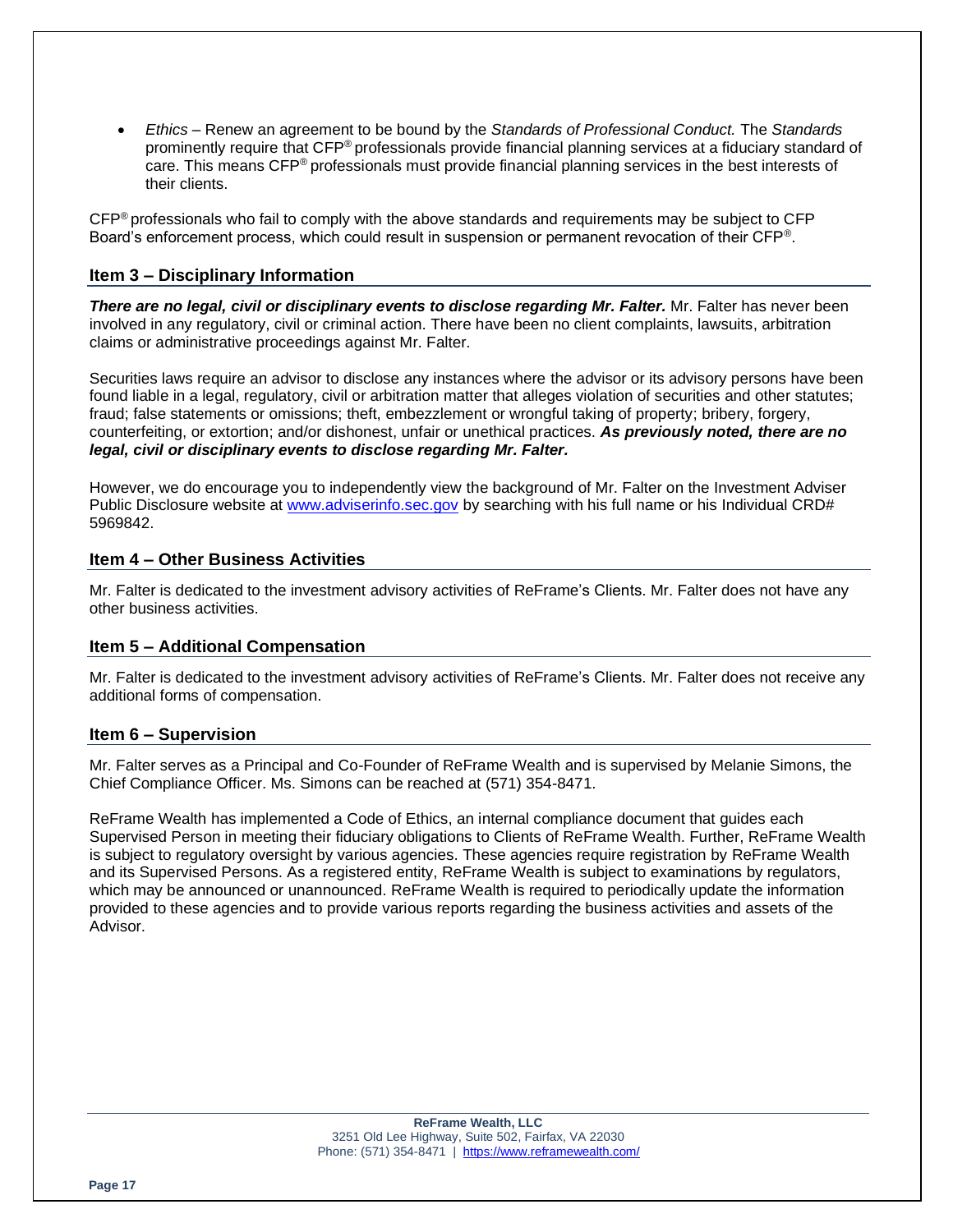

# **Form ADV Part 2B – Brochure Supplement**

**for**

**Jessica L. Doll, CFP® Principal and Co-Founder**

**Effective: April 29, 2022**

This Form ADV 2B ("Brochure Supplement") provides information about the background and qualifications of Jessica L. Doll (CRD# 5969842) in addition to the information contained in the ReFrame Wealth, LLC ("ReFrame Wealth" or the "Advisor", CRD# 313386 and also doing business as "Massie Financial Planning, LLC") Disclosure Brochure. If you have not received a copy of the Disclosure Brochure or if you have any questions about the contents of the ReFrame Wealth Disclosure Brochure or this Brochure Supplement, please contact the Advisor at (571) 354-8471.

Additional information about Ms. Doll is available on the SEC's Investment Adviser Public Disclosure website at [www.adviserinfo.sec.gov](http://www.adviserinfo.sec.gov/) by searching with her full name or her Individual CRD# 5969842.

> **ReFrame Wealth, LLC** 3251 Old Lee Highway, Suite 502, Fairfax, VA 22030 Phone: (571) 354-8471 |<https://www.reframewealth.com/>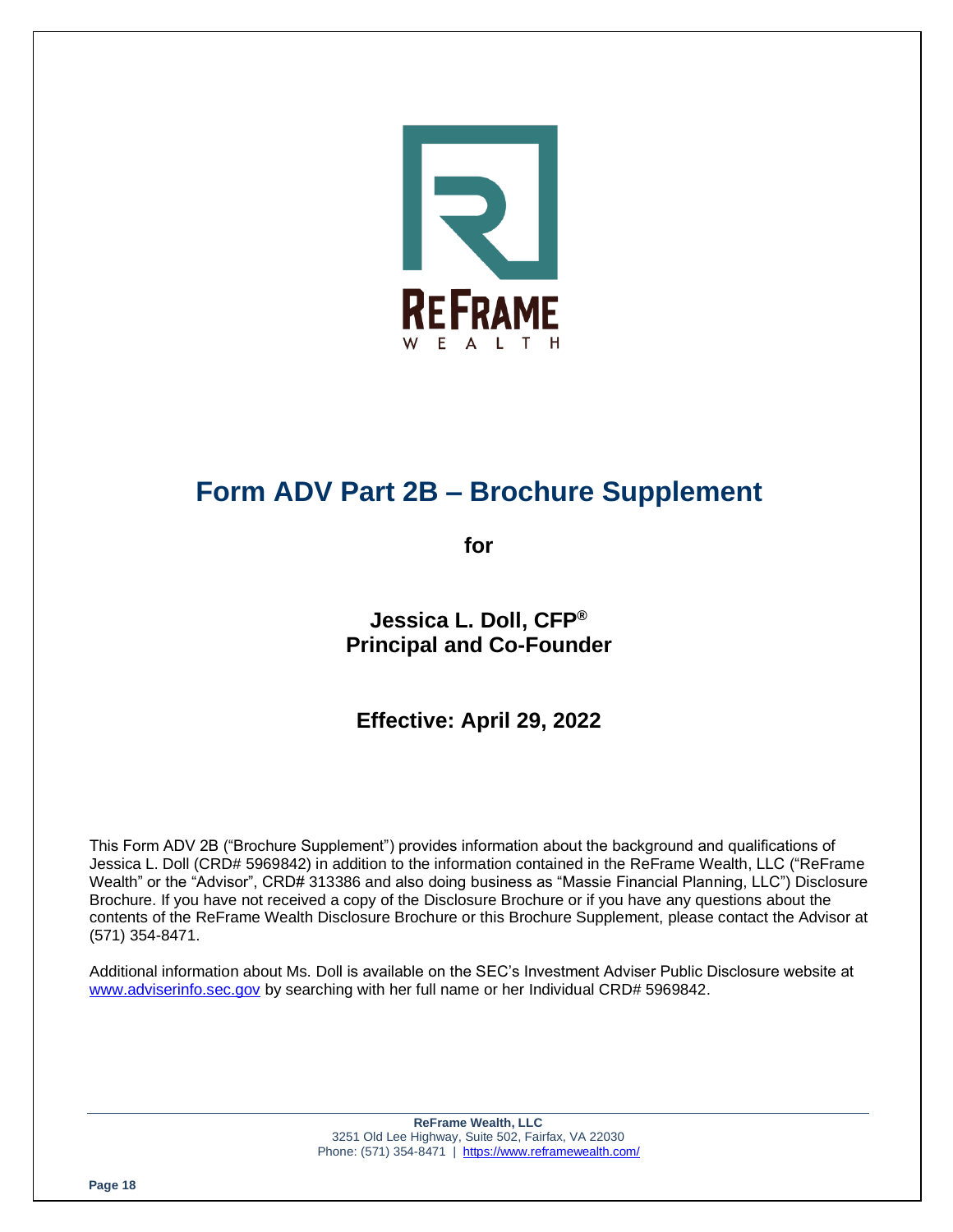# **Item 2 – Educational Background and Business Experience**

Jessica L. Doll, born in 1982, is dedicated to advising Clients of ReFrame Wealth as a Principal and Co-Founder. Ms. Doll earned an M.A. in International Development from The George Washington University in 2008 and a B.A. in Spanish from Wake Forest University in 2005. Additional information regarding Ms. Doll's employment history is included below.

#### **Employment History:**

| Principal and Co-Founder, ReFrame Wealth, LLC | 04/2021 to Present |
|-----------------------------------------------|--------------------|
| Wealth Management Advisor, TIAA-CREF          | 04/2014 to 03/2021 |
| Senior Wealth Advisor, United Bank            | 09/2008 to 08/2014 |

# CERTIFIED FINANCIAL PLANNER™ ("CFP®")

The CERTIFIED FINANCIAL PLANNER™, CFP<sup>®,</sup> and federally registered CFP<sup>®</sup> (with flame design) marks (collectively, the "CFP® marks") are professional certification marks granted in the United States by CERTIFIED FINANCIAL PLANNER™ Board of Standards, Inc. ("CFP® Board").

The CFP<sup>®</sup> certification is a voluntary certification; no federal or state law or regulation requires financial planners to hold CFP® certification. It is recognized in the United States and a number of other countries for its (1) high standard of professional education; (2) stringent code of conduct and standards of practice; and (3) ethical requirements that govern professional engagements with clients. Currently, more than 87,000 individuals have obtained CFP® certification in the United States.

To attain the right to use the CFP® marks, an individual must satisfactorily fulfill the following requirements:

- *Education* Complete an advanced college-level course of study addressing the financial planning subject areas that CFP Board's studies have determined as necessary for the competent and professional delivery of financial planning services, and attain a Bachelor's Degree from a regionally accredited United States college or university (or its equivalent from a foreign university). CFP Board's financial planning subject areas include insurance planning and risk management, employee benefits planning, investment planning, income tax planning, retirement planning, and estate planning;
- *Examination* Pass the comprehensive CFP® Certification Examination. The examination includes case studies and client scenarios designed to test one's ability to correctly diagnose financial planning issues and apply one's knowledge of financial planning to real-world circumstances;
- *Experience* Complete at least three years of full-time financial planning-related experience (or the equivalent, measured as 2,000 hours per year); and
- *Ethics* Agree to be bound by CFP Board's *Standards of Professional Conduct*, a set of documents outlining the ethical and practice standards for CFP® professionals.

Individuals who become certified must complete the following ongoing education and ethics requirements in order to maintain the right to continue to use the CFP® marks:

- *Continuing Education* Complete 30 hours of continuing education hours every two years, including two hours on the *Code of Ethics* and other parts of the *Standards of Professional Conduct*, to maintain competence and keep up with developments in the financial planning field; and
- *Ethics* Renew an agreement to be bound by the *Standards of Professional Conduct.* The *Standards* prominently require that CFP® professionals provide financial planning services at a fiduciary standard of care. This means CFP® professionals must provide financial planning services in the best interests of their clients.

CFP® professionals who fail to comply with the above standards and requirements may be subject to CFP Board's enforcement process, which could result in suspension or permanent revocation of their CFP®.

> **ReFrame Wealth, LLC** 3251 Old Lee Highway, Suite 502, Fairfax, VA 22030 Phone: (571) 354-8471 |<https://www.reframewealth.com/>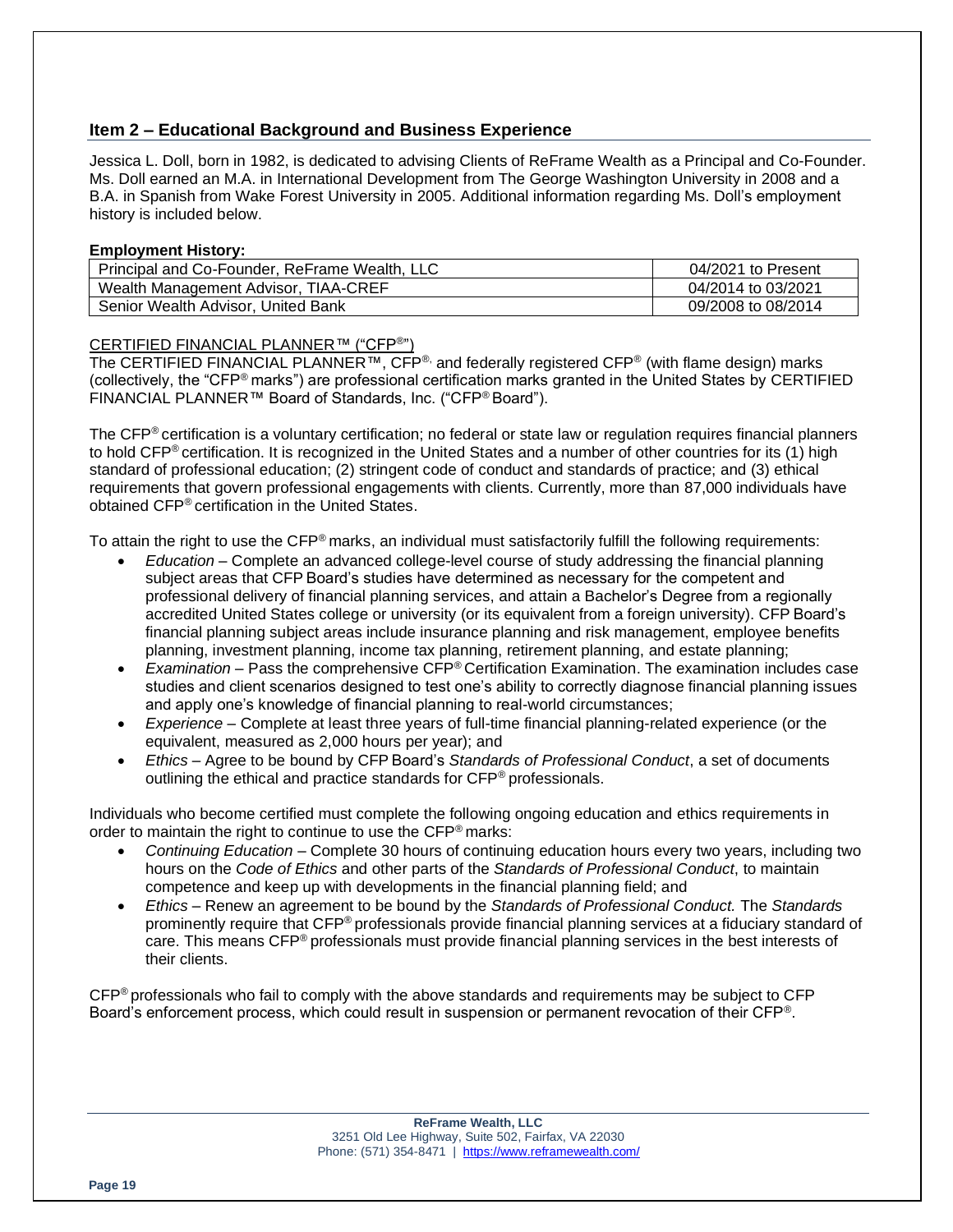# **Item 3 – Disciplinary Information**

*There are no legal, civil or disciplinary events to disclose regarding Ms. Doll.* Ms. Doll has never been involved in any regulatory, civil or criminal action. There have been no client complaints, lawsuits, arbitration claims or administrative proceedings against Ms. Doll.

Securities laws require an advisor to disclose any instances where the advisor or its advisory persons have been found liable in a legal, regulatory, civil or arbitration matter that alleges violation of securities and other statutes; fraud; false statements or omissions; theft, embezzlement or wrongful taking of property; bribery, forgery, counterfeiting, or extortion; and/or dishonest, unfair or unethical practices. *As previously noted, there are no legal, civil or disciplinary events to disclose regarding Ms. Doll.*

However, we do encourage you to independently view the background of Ms. Doll on the Investment Adviser Public Disclosure website at [www.adviserinfo.sec.gov](http://www.adviserinfo.sec.gov/) by searching with her full name or her Individual CRD# 5969842.

# **Item 4 – Other Business Activities**

Ms. Doll is dedicated to the investment advisory activities of ReFrame's Clients. Ms. Doll does not have any other business activities.

# **Item 5 – Additional Compensation**

Ms. Doll is dedicated to the investment advisory activities of ReFrame's Clients. Ms. Doll does not receive any additional forms of compensation.

#### **Item 6 – Supervision**

Ms. Doll serves as a Principal and Co-Founder of ReFrame Wealth and is supervised by Melanie Simons, the Chief Compliance Officer. Ms. Simons can be reached at (571) 354-8471.

ReFrame Wealth has implemented a Code of Ethics, an internal compliance document that guides each Supervised Person in meeting their fiduciary obligations to Clients of ReFrame Wealth. Further, ReFrame Wealth is subject to regulatory oversight by various agencies. These agencies require registration by ReFrame Wealth and its Supervised Persons. As a registered entity, ReFrame Wealth is subject to examinations by regulators, which may be announced or unannounced. ReFrame Wealth is required to periodically update the information provided to these agencies and to provide various reports regarding the business activities and assets of the Advisor.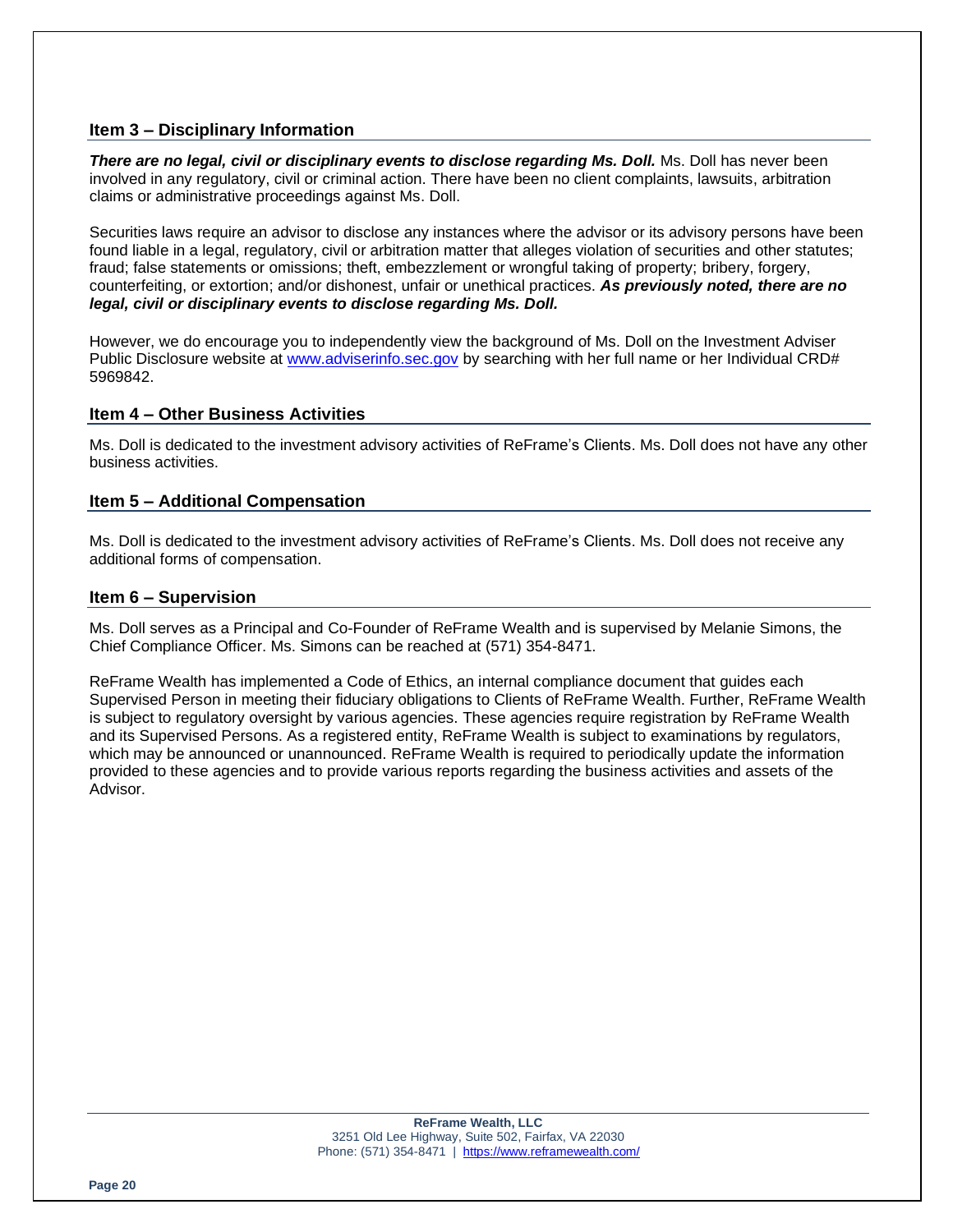

# **Form ADV Part 2B – Brochure Supplement**

**for**

# **Thomas C. Massie, CFP® Investment Advisor Representative**

# **Effective: April 29, 2022**

This Form ADV 2B ("Brochure Supplement") provides information about the background and qualifications of Thomas C. Massie (CRD# 5796362) in addition to the information contained in the ReFrame Wealth, LLC ("ReFrame Wealth" or the "Advisor", CRD# 313386 and also doing business as "Massie Financial Planning, LLC") Disclosure Brochure. If you have not received a copy of the Disclosure Brochure or if you have any questions about the contents of the ReFrame Wealth Disclosure Brochure or this Brochure Supplement, please contact the Advisor at (571) 354-8471.

Additional information about Mr. Massie is available on the SEC's Investment Adviser Public Disclosure website at [www.adviserinfo.sec.gov](http://www.adviserinfo.sec.gov/) by searching with his full name or his Individual CRD# 5796362.

> **ReFrame Wealth, LLC** 3251 Old Lee Highway, Suite 502, Fairfax, VA 22030 Phone: (571) 354-8471 |<https://www.reframewealth.com/>

**Page 21**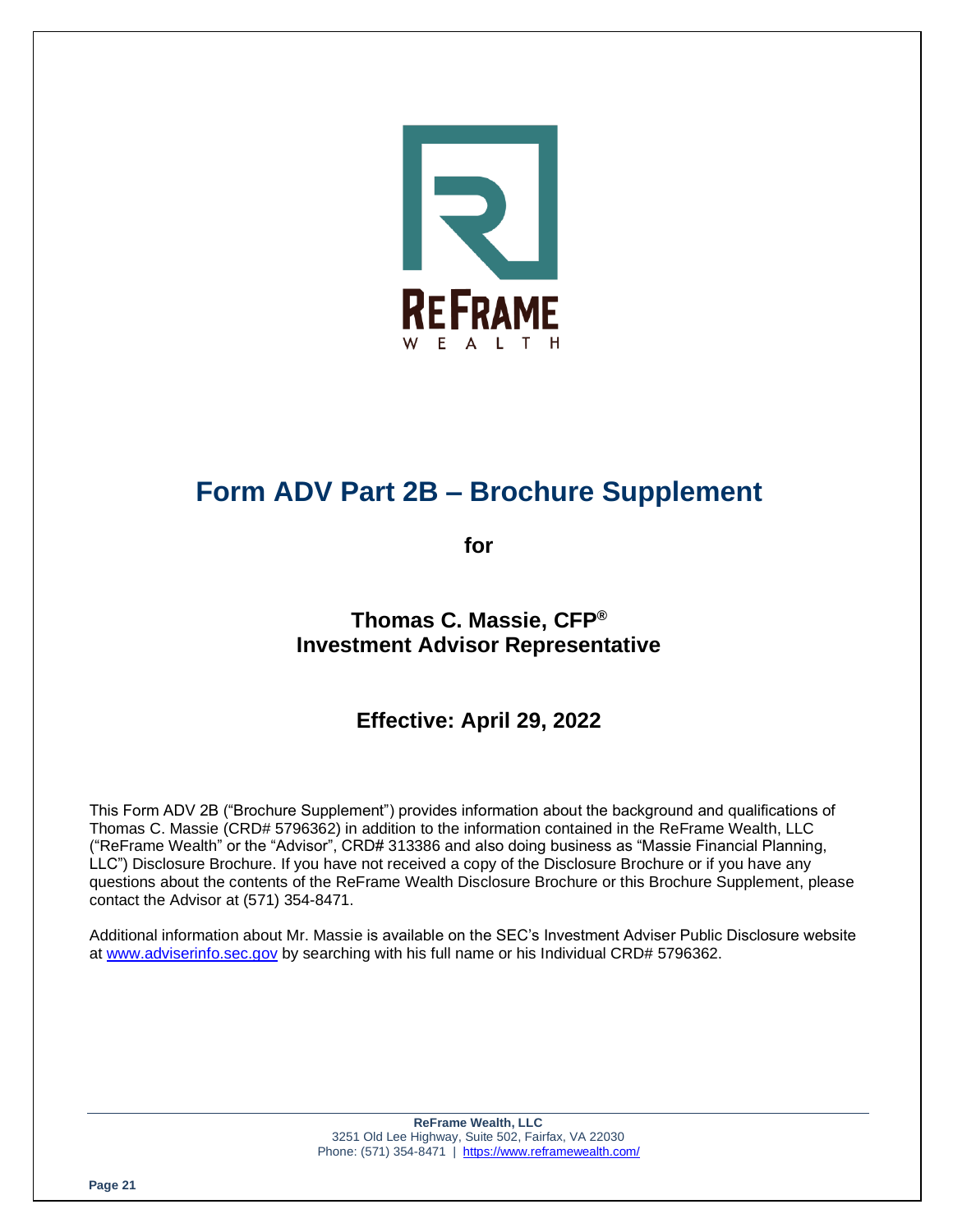# **Item 2 – Educational Background and Business Experience**

Thomas C. Massie, born in 1988, is dedicated to advising Clients of ReFrame Wealth as an Investment Advisor Representative. Mr. Massie earned a B.S. in Finance from Virginia Polytechnic Institute and State University in 2011. Additional information regarding Mr. Massie's employment history is included below.

#### **Employment History:**

| Investment Advisor Representative, ReFrame Wealth, LLC               | 04/2021 to Present |
|----------------------------------------------------------------------|--------------------|
| Wealth Management Advisor, TIAA-CREF                                 | 08/2016 to 03/2021 |
| <b>Financial Consultant, TIAA-CREF</b>                               | 09/2014 to 08/2016 |
| Director of Client Service, Clarion Wealth Management / Commonwealth | 03/2013 to 09/2014 |
| <b>Financial Network</b>                                             |                    |
| Financial Planner, Asset Management Group                            | 11/2012 to 01/2013 |
| Financial Advisor, First Command Financial Planning                  | 09/2011 to 11/2012 |

# CERTIFIED FINANCIAL PLANNER™ ("CFP®")

The CERTIFIED FINANCIAL PLANNER™, CFP®, and federally registered CFP® (with flame design) marks (collectively, the "CFP® marks") are professional certification marks granted in the United States by CERTIFIED FINANCIAL PLANNER™ Board of Standards, Inc. ("CFP® Board").

The CFP<sup>®</sup> certification is a voluntary certification; no federal or state law or regulation requires financial planners to hold CFP® certification. It is recognized in the United States and a number of other countries for its (1) high standard of professional education; (2) stringent code of conduct and standards of practice; and (3) ethical requirements that govern professional engagements with clients. Currently, more than 87,000 individuals have obtained CFP® certification in the United States.

To attain the right to use the  $\text{CFP}^{\textcircled{}}$  marks, an individual must satisfactorily fulfill the following requirements:

- *Education* Complete an advanced college-level course of study addressing the financial planning subject areas that CFP Board's studies have determined as necessary for the competent and professional delivery of financial planning services, and attain a Bachelor's Degree from a regionally accredited United States college or university (or its equivalent from a foreign university). CFP Board's financial planning subject areas include insurance planning and risk management, employee benefits planning, investment planning, income tax planning, retirement planning, and estate planning;
- *Examination* Pass the comprehensive CFP® Certification Examination. The examination includes case studies and client scenarios designed to test one's ability to correctly diagnose financial planning issues and apply one's knowledge of financial planning to real-world circumstances;
- *Experience* Complete at least three years of full-time financial planning-related experience (or the equivalent, measured as 2,000 hours per year); and
- *Ethics* Agree to be bound by CFP Board's *Standards of Professional Conduct*, a set of documents outlining the ethical and practice standards for CFP® professionals.

Individuals who become certified must complete the following ongoing education and ethics requirements in order to maintain the right to continue to use the CFP® marks:

- *Continuing Education* Complete 30 hours of continuing education hours every two years, including two hours on the *Code of Ethics* and other parts of the *Standards of Professional Conduct*, to maintain competence and keep up with developments in the financial planning field; and
- *Ethics* Renew an agreement to be bound by the *Standards of Professional Conduct.* The *Standards* prominently require that CFP® professionals provide financial planning services at a fiduciary standard of care. This means CFP® professionals must provide financial planning services in the best interests of their clients.

CFP® professionals who fail to comply with the above standards and requirements may be subject to CFP Board's enforcement process, which could result in suspension or permanent revocation of their CFP®.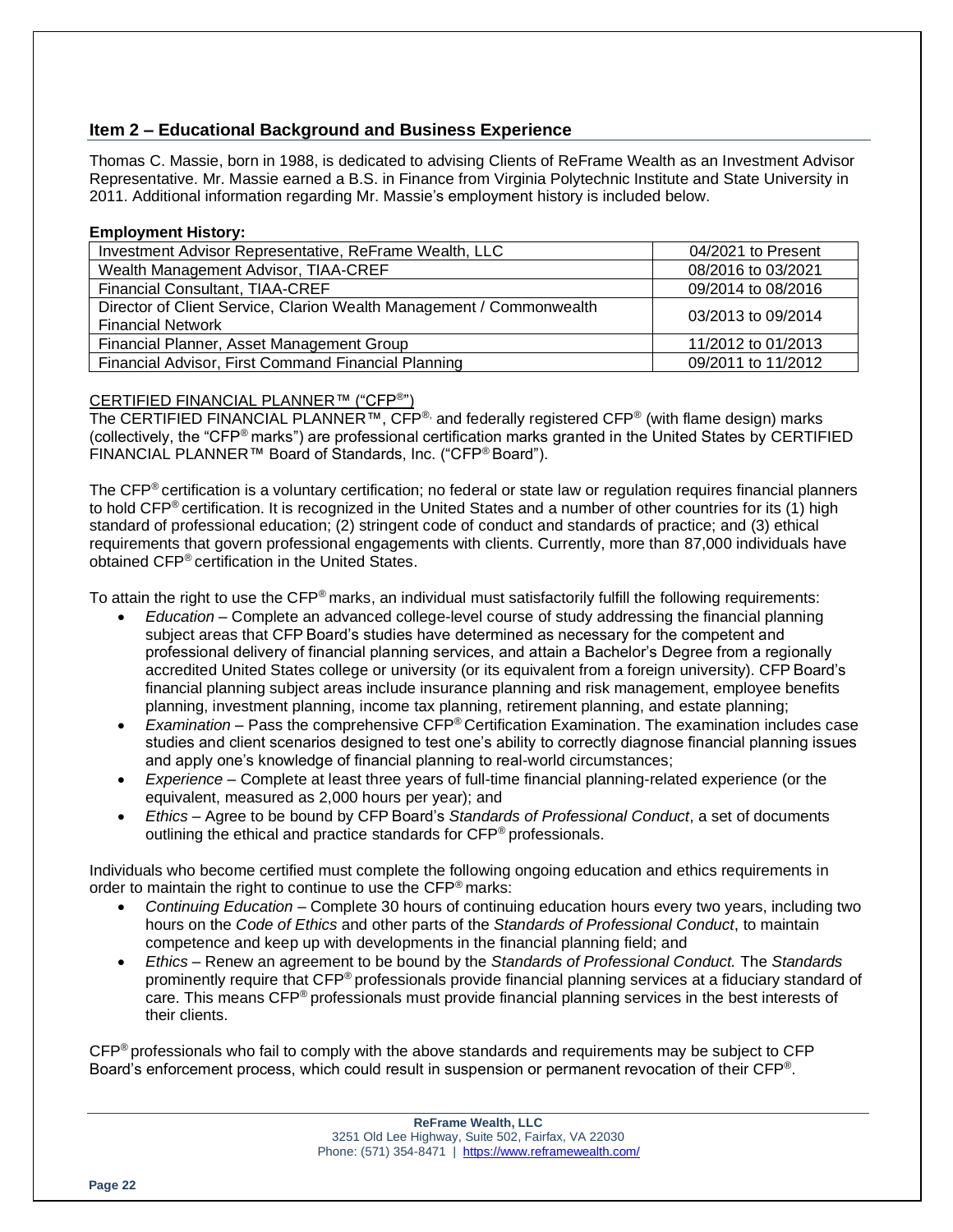# **Item 3 – Disciplinary Information**

*There are no legal, civil or disciplinary events to disclose regarding Mr. Massie.* Mr. Massie has never been involved in any regulatory, civil or criminal action. There have been no client complaints, lawsuits, arbitration claims or administrative proceedings against Mr. Massie.

Securities laws require an advisor to disclose any instances where the advisor or its advisory persons have been found liable in a legal, regulatory, civil or arbitration matter that alleges violation of securities and other statutes; fraud; false statements or omissions; theft, embezzlement or wrongful taking of property; bribery, forgery, counterfeiting, or extortion; and/or dishonest, unfair or unethical practices. *As previously noted, there are no legal, civil or disciplinary events to disclose regarding Mr. Massie.*

However, we do encourage you to independently view the background of Mr. Massie on the Investment Adviser Public Disclosure website at [www.adviserinfo.sec.gov](http://www.adviserinfo.sec.gov/) by searching with his full name or his Individual CRD# 5796362.

# **Item 4 – Other Business Activities**

Mr. Massie is dedicated to the investment advisory activities of ReFrame's Clients. Mr. Massie does not have any other business activities.

# **Item 5 – Additional Compensation**

Mr. Massie is dedicated to the investment advisory activities of ReFrame's Clients. Mr. Massie does not receive any additional forms of compensation.

# **Item 6 – Supervision**

Mr. Massie serves as an Investment Advisor Representative of ReFrame Wealth and is supervised by Melanie Simons, the Chief Compliance Officer. Ms. Simons can be reached at (571) 354-8471.

ReFrame Wealth has implemented a Code of Ethics, an internal compliance document that guides each Supervised Person in meeting their fiduciary obligations to Clients of ReFrame Wealth. Further, ReFrame Wealth is subject to regulatory oversight by various agencies. These agencies require registration by ReFrame Wealth and its Supervised Persons. As a registered entity, ReFrame Wealth is subject to examinations by regulators, which may be announced or unannounced. ReFrame Wealth is required to periodically update the information provided to these agencies and to provide various reports regarding the business activities and assets of the Advisor.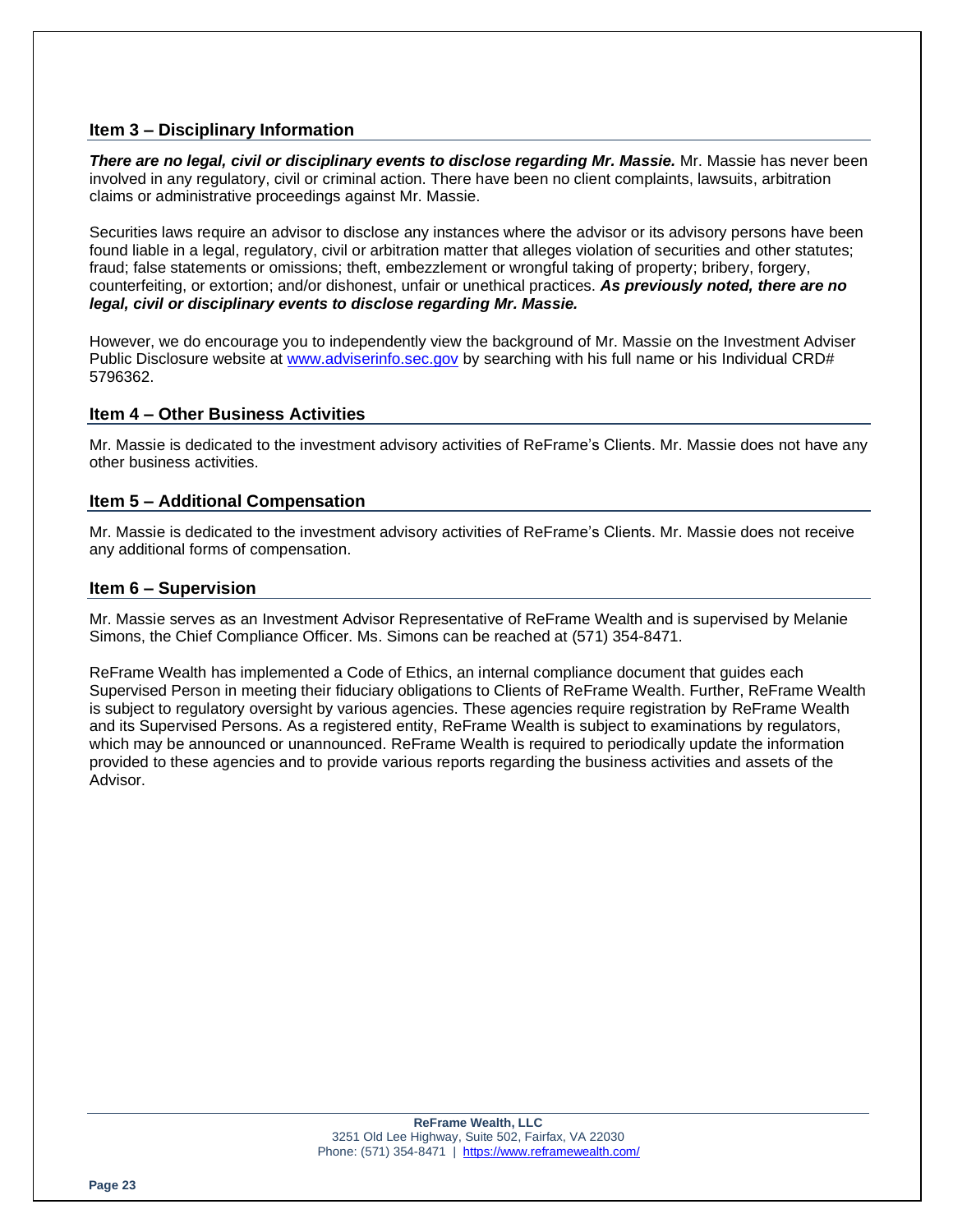

# **Form ADV Part 2B – Brochure Supplement**

**for**

**Melanie C. Simons, CFP® Principal & Co-Founder Chief Compliance Officer**

**Effective: April 29, 2022**

This Form ADV 2B ("Brochure Supplement") provides information about the background and qualifications of Melanie C. Simons (CRD# 4978958) in addition to the information contained in the ReFrame Wealth, LLC ("ReFrame Wealth" or the "Advisor", CRD# 313386 and also doing business as "Massie Financial Planning, LLC") Disclosure Brochure. If you have not received a copy of the Disclosure Brochure or if you have any questions about the contents of the ReFrame Wealth Disclosure Brochure or this Brochure Supplement, please contact the Advisor at (571) 354-8471.

Additional information about Ms. Simons is available on the SEC's Investment Adviser Public Disclosure website at [www.adviserinfo.sec.gov](http://www.adviserinfo.sec.gov/) by searching with her full name or her Individual CRD# 4978958.

> **ReFrame Wealth, LLC** 3251 Old Lee Highway, Suite 502, Fairfax, VA 22030 Phone: (571) 354-8471 |<https://www.reframewealth.com/>

**Page 24**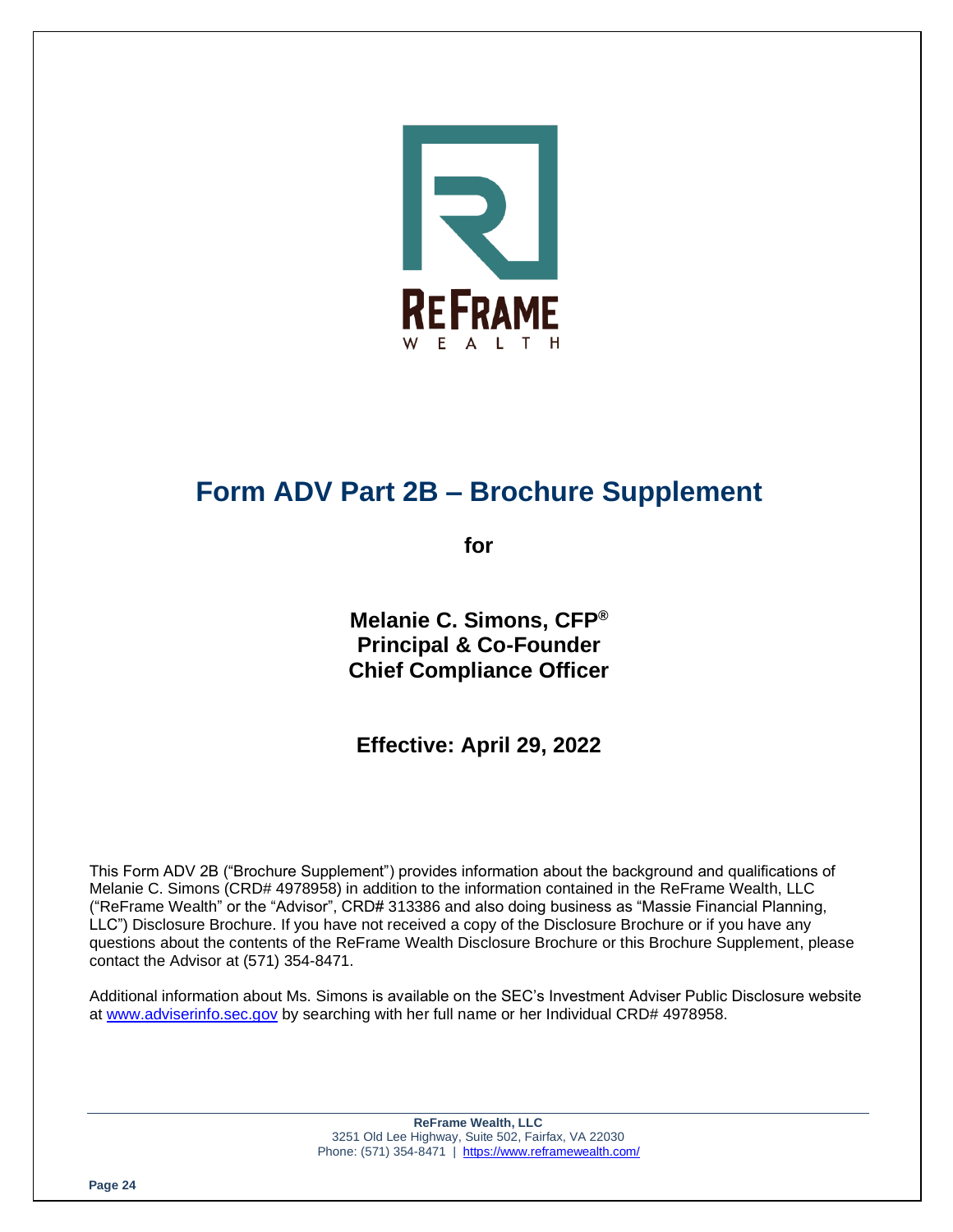# **Item 2 – Educational Background and Business Experience**

Melanie C. Simons, born in 1983, is dedicated to advising Clients of ReFrame Wealth as a Principal & Co-Founder as well as the Advisor's Chief Compliance Officer. Ms. Simons earned a B.S. in Business Administration from Elon University in 2005. Ms. Simons also earned a Certificate in Financial Planning from Georgetown University. Additional information regarding Ms. Simons's employment history is included below.

#### **Employment History:**

| Principal & Co-Founder / Chief Compliance Officer, ReFrame Wealth, LLC | 04/2021 to Present |
|------------------------------------------------------------------------|--------------------|
| Sr. Wealth Management Director, TIAA-CREF                              | 03/2013 to 11/2020 |
| Wealth Management Advisor, McLean Asset Management Corp.               | 05/2012 to 03/2013 |
| Financial Advisor, Morgan Stanley Smith Barney                         | 05/2006 to 04/2012 |

# CERTIFIED FINANCIAL PLANNER™ ("CFP®")

The CERTIFIED FINANCIAL PLANNER™, CFP<sup>®,</sup> and federally registered CFP<sup>®</sup> (with flame design) marks (collectively, the "CFP® marks") are professional certification marks granted in the United States by CERTIFIED FINANCIAL PLANNER™ Board of Standards, Inc. ("CFP® Board").

The CFP<sup>®</sup> certification is a voluntary certification; no federal or state law or regulation requires financial planners to hold CFP® certification. It is recognized in the United States and a number of other countries for its (1) high standard of professional education; (2) stringent code of conduct and standards of practice; and (3) ethical requirements that govern professional engagements with clients. Currently, more than 87,000 individuals have obtained CFP® certification in the United States.

To attain the right to use the  $\text{CFP}^{\textcircled{}}$  marks, an individual must satisfactorily fulfill the following requirements:

- *Education* Complete an advanced college-level course of study addressing the financial planning subject areas that CFP Board's studies have determined as necessary for the competent and professional delivery of financial planning services, and attain a Bachelor's Degree from a regionally accredited United States college or university (or its equivalent from a foreign university). CFP Board's financial planning subject areas include insurance planning and risk management, employee benefits planning, investment planning, income tax planning, retirement planning, and estate planning;
- *Examination* Pass the comprehensive CFP® Certification Examination. The examination includes case studies and client scenarios designed to test one's ability to correctly diagnose financial planning issues and apply one's knowledge of financial planning to real-world circumstances;
- *Experience* Complete at least three years of full-time financial planning-related experience (or the equivalent, measured as 2,000 hours per year); and
- *Ethics* Agree to be bound by CFP Board's *Standards of Professional Conduct*, a set of documents outlining the ethical and practice standards for CFP® professionals.

Individuals who become certified must complete the following ongoing education and ethics requirements in order to maintain the right to continue to use the CFP® marks:

- *Continuing Education* Complete 30 hours of continuing education hours every two years, including two hours on the *Code of Ethics* and other parts of the *Standards of Professional Conduct*, to maintain competence and keep up with developments in the financial planning field; and
- *Ethics* Renew an agreement to be bound by the *Standards of Professional Conduct.* The *Standards* prominently require that CFP® professionals provide financial planning services at a fiduciary standard of care. This means CFP® professionals must provide financial planning services in the best interests of their clients.

CFP® professionals who fail to comply with the above standards and requirements may be subject to CFP Board's enforcement process, which could result in suspension or permanent revocation of their CFP®.

> **ReFrame Wealth, LLC** 3251 Old Lee Highway, Suite 502, Fairfax, VA 22030 Phone: (571) 354-8471 |<https://www.reframewealth.com/>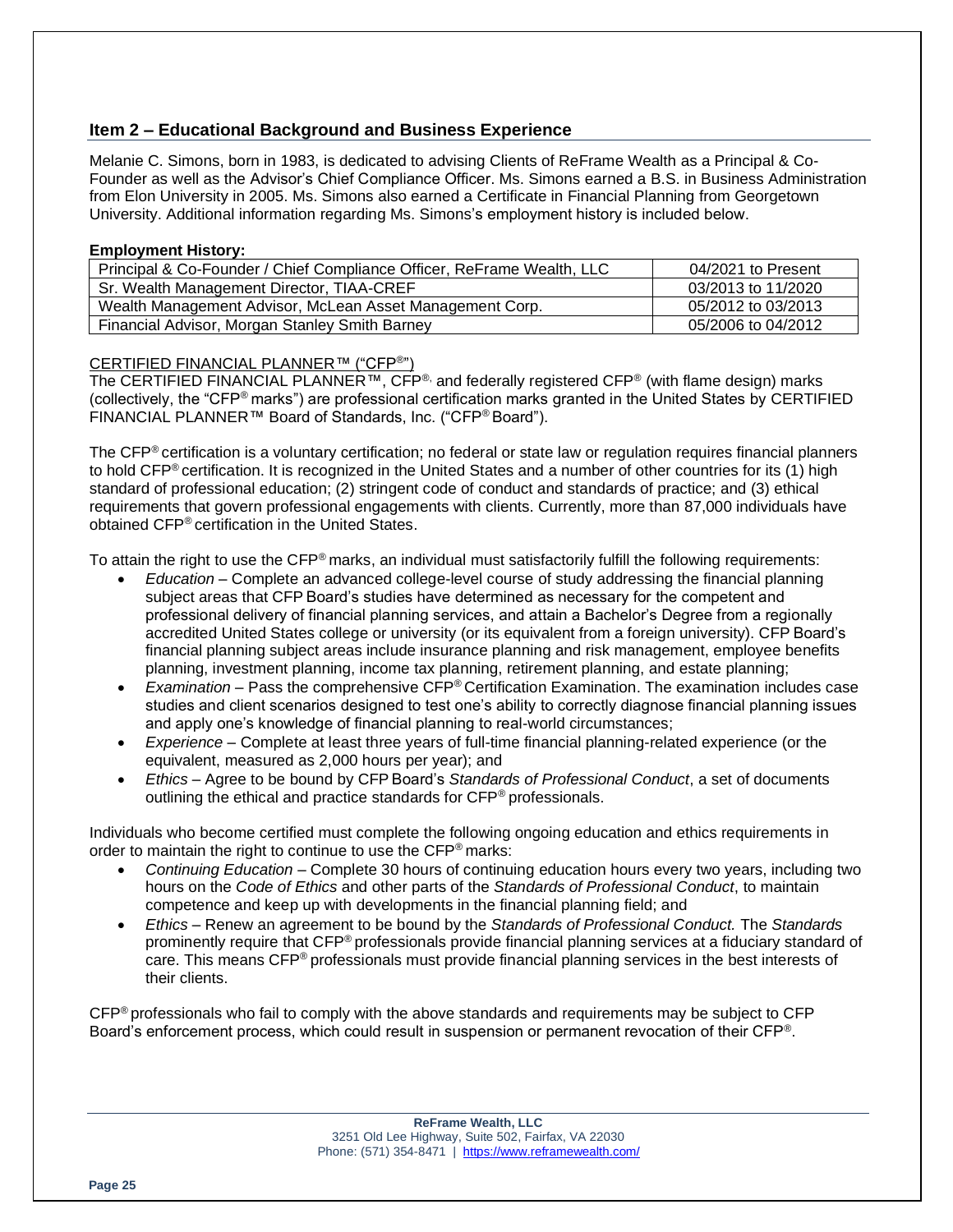# **Item 3 – Disciplinary Information**

*There are no legal, civil or disciplinary events to disclose regarding Ms. Simons.* Ms. Simons has never been involved in any regulatory, civil or criminal action. There have been no client complaints, lawsuits, arbitration claims or administrative proceedings against Ms. Simons.

Securities laws require an advisor to disclose any instances where the advisor or its advisory persons have been found liable in a legal, regulatory, civil or arbitration matter that alleges violation of securities and other statutes; fraud; false statements or omissions; theft, embezzlement or wrongful taking of property; bribery, forgery, counterfeiting, or extortion; and/or dishonest, unfair or unethical practices. *As previously noted, there are no legal, civil or disciplinary events to disclose regarding Ms. Simons.*

However, we do encourage you to independently view the background of Ms. Simons on the Investment Adviser Public Disclosure website at [www.adviserinfo.sec.gov](http://www.adviserinfo.sec.gov/) by searching with her full name or her Individual CRD# 4978958.

# **Item 4 – Other Business Activities**

Ms. Simons is a part-owner of *Love You Three, Selfcare*, a Virginia Limited Liability Company providing CBDbased products in retail and wholesale markets. Ms. Simons devotes approximately 3 hours per month performing general administrative work including tax filing and shipping.

# **Item 5 – Additional Compensation**

Ms. Simons has additional business activities where compensation is received that are detailed in Item 4 above.

# **Item 6 – Supervision**

Ms. Simons serves as a Principal & Co-Founder of ReFrame Wealth as well as its Chief Compliance Officer. Ms. Simons can be reached at (571) 354-8471.

ReFrame Wealth has implemented a Code of Ethics, an internal compliance document that guides each Supervised Person in meeting their fiduciary obligations to Clients of ReFrame Wealth. Further, ReFrame Wealth is subject to regulatory oversight by various agencies. These agencies require registration by ReFrame Wealth and its Supervised Persons. As a registered entity, ReFrame Wealth is subject to examinations by regulators, which may be announced or unannounced. ReFrame Wealth is required to periodically update the information provided to these agencies and to provide various reports regarding the business activities and assets of the Advisor.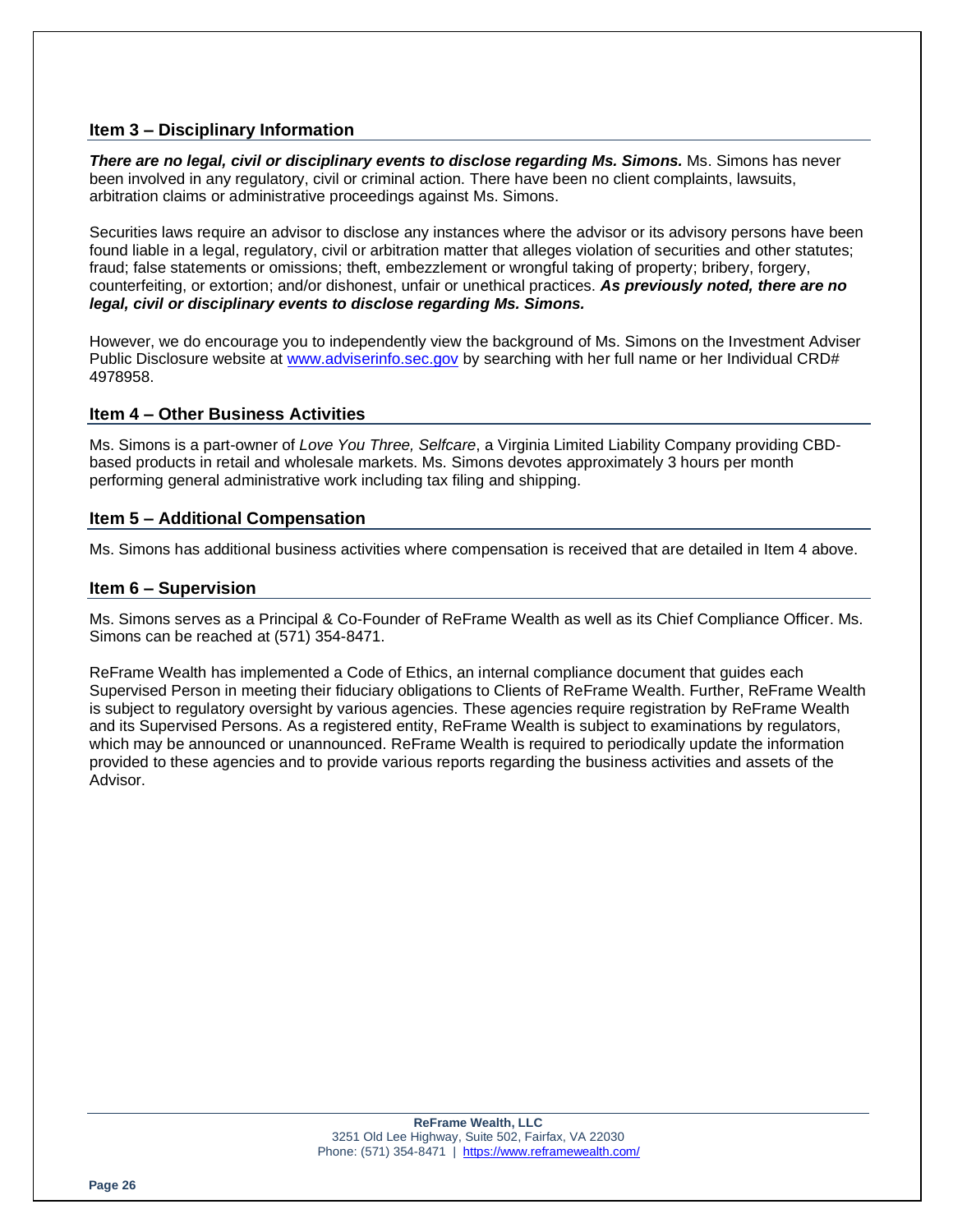# **Privacy Policy**

Effective: April 29, 2022

#### **Our Commitment to You**

ReFrame Wealth, LLC ("ReFrame Wealth" or the "Advisor" and also doing business as "Massie Financial Planning, LLC") is committed to safeguarding the use of personal information of our Clients (also referred to as "you" and "your") that we obtain as your Investment Advisor, as described here in our Privacy Policy ("Policy").

Our relationship with you is our most important asset. We understand that you have entrusted us with your private information, and we do everything that we can to maintain that trust. ReFrame Wealth (also referred to as "we", "our" and "us") protects the security and confidentiality of the personal information we have and implements controls to ensure that such information is used for proper business purposes in connection with the management or servicing of our relationship with you.

ReFrame Wealth does not sell your non-public personal information to anyone. Nor do we provide such information to others except for discrete and reasonable business purposes in connection with the servicing and management of our relationship with you, as discussed below.

Details of our approach to privacy and how your personal non-public information is collected and used are set forth in this Policy.

#### **Why you need to know?**

Registered Investment Advisors ("RIAs") must share some of your personal information in the course of servicing your account. Federal and State laws give you the right to limit some of this sharing and require RIAs to disclose how we collect, share, and protect your personal information.

#### **What information do we collect from you?**

| Driver's license number                            | Date of birth                   |
|----------------------------------------------------|---------------------------------|
| Social security or taxpayer identification number  | Assets and liabilities          |
| Name, address and phone number[s]                  | Income and expenses             |
| E-mail address[es]                                 | Investment activity             |
| Account information (including other institutions) | Investment experience and goals |

# **What Information do we collect from other sources?**

| Custody, brokerage and advisory agreements    | Account applications and forms                         |
|-----------------------------------------------|--------------------------------------------------------|
| Other advisory agreements and legal documents | Investment questionnaires and suitability<br>documents |
| Transactional information with us or others   | Other information needed to service account            |

# **How do we protect your information?**

To safeguard your personal information from unauthorized access and use we maintain physical, procedural and electronic security measures. These include such safeguards as secure passwords, encrypted file storage and a secure office environment. Our technology vendors provide security and access control over personal information and have policies over the transmission of data. Our associates are trained on their responsibilities to protect Client's personal information.

We require third parties that assist in providing our services to you to protect the personal information they receive from us.